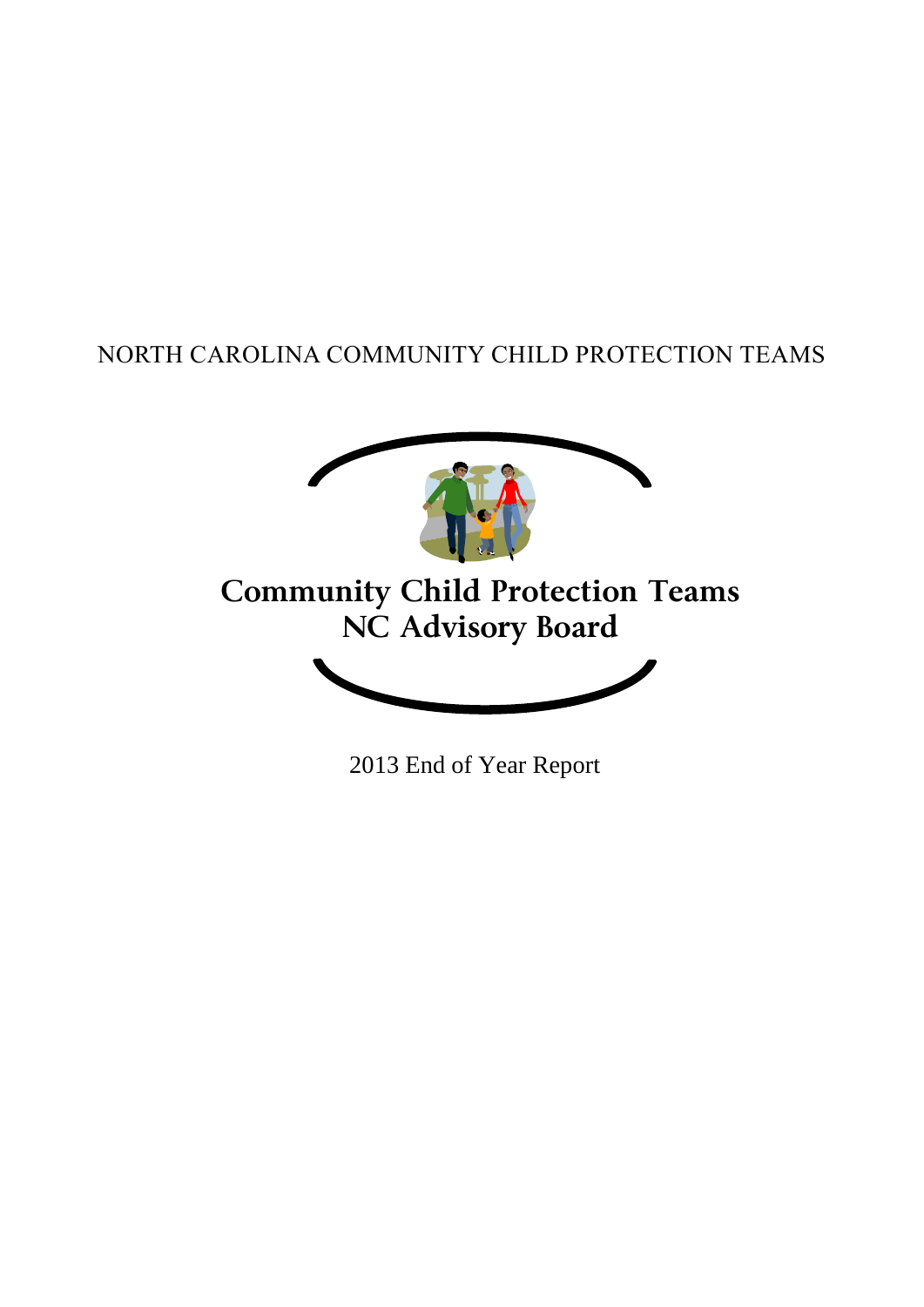# Forward

This report is submitted by the North Carolina Community Child Protection Team (CCPT) Advisory Board. This body was established in response to a recommendation set forth in the 2011 CCPT End of Year Report. The Advisory Board held its first meeting on August 28, 2012 and since then, has met quarterly. Since its formation, the Board has experienced changes in its NC Division of Social Services coordinator and in its membership, which was expanded to support system of care.

The report this year is based upon local team responses to an on-line survey, completed by almost 80% of local teams. In the spring of 2014, the CCPT Advisory Board met twice to review the 2013 survey findings and develop recommendations. This report was compiled with the assistance of Dr. Joan Pennell at NC State University, Center for Family and Community Engagement.

We are proud of what the CCPTs have accomplished over the years and the leadership that the teams provide to their local communities and to the development of state policy.

Respectfully submitted,

Terry Brubaker Craven County Lou Parton Polk County

Liz Mandel CCPT Advisory Board Chair 2013 Freddie Harris Warren County Tilda Marshall Edgecombe County **Judith Ayers** Currituck County<br>
Wanda Marino **County**<br>
New Hanover Co New Hanover County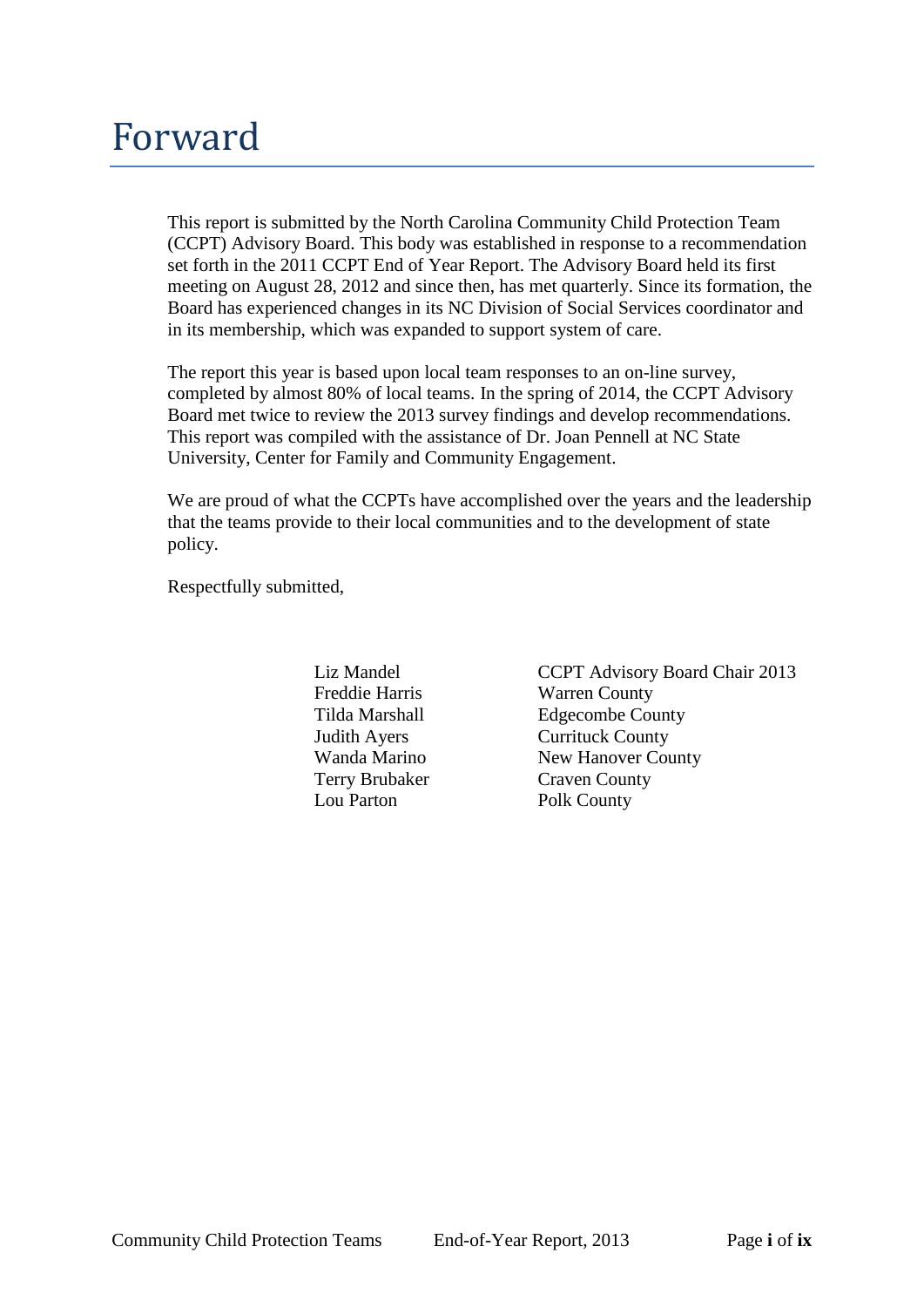# Executive Summary

The North Carolina CCPT Advisory Board presents this end-of-year report on behalf of the Community Child Protection Teams (CCPTs) and their communities. The Board is responsible for conducting an annual survey of local CCPTs, synthesizing the data, and presenting recommendations to the North Carolina Division of Social Services (NCDSS). NCDSS then prepares a written response to the CCPT report. Both the CCPT report and NCDSS response are included in the state's Annual Progress and Services Report to the US Department of Health and Human Services, Administration for Children and Families.

The survey was completed by the local CCPTs in 79 of the 100 North Carolina counties. Based on the data, this report summarizes the work accomplished over the year and highlights issues cutting across counties. In response to these statewide concerns, the Advisory Board developed a series of recommendations. The goal of the recommendations is to increase the meaningful engagement of CCPTs in improving child welfare.

Strategies for accomplishing this goal are more closely aligning CCPTs with two major approaches to system reform in North Carolina. The first is system of care, that is, a unified approach wrapping agency services and community supports around children and their families. The second is Social Services' system of continuous quality improvement system, in particular, its emphasis on use of data.

#### **Closer Alignment of CCPT with System of Care (SOC)**

CCPTs made recommendations to address situations of concern in their counties. Many of these recommendations related to enhancing their system of care. These included building awareness across agencies about the needs of children and families through joint training and information sharing. CCPTs also urged advocating for increased services and developing improved processes for referral, assessment, discharge planning, and reimbursement.

*Cross-System Partnerships*. Their capacity to effect such recommendations was limited by the extent to which different systems were represented on their teams. Overall, the CCPTs had solid representation from Social Services, Schools, Public Health, and Guardians ad Litem with lower participation by Local Law Enforcement, Local Community Action Agency, and District Attorney's Office.

*Community, Family, and Youth Engagement*. CCPTS identified the valuable role that parent partners can play such as raising public awareness of threat to child safety. Only 37% (28) of the 76 responding CCPTs said that they engaged parents while the remaining 63% (48) said that they did not. Appointments by boards of county commissioners can facilitate family, youth, and community participation on CCPTs. Strategies for sustaining these partnerships include shared leadership, cultural relevance, peer networking, and supports for participation, such as training, child care, honoraria, cost reimbursement, and flexible scheduling.

#### *Action Step Taken*

• The CCPT State Advisory Board expanded its representation in order to more closely mirror the local CCPT organizations.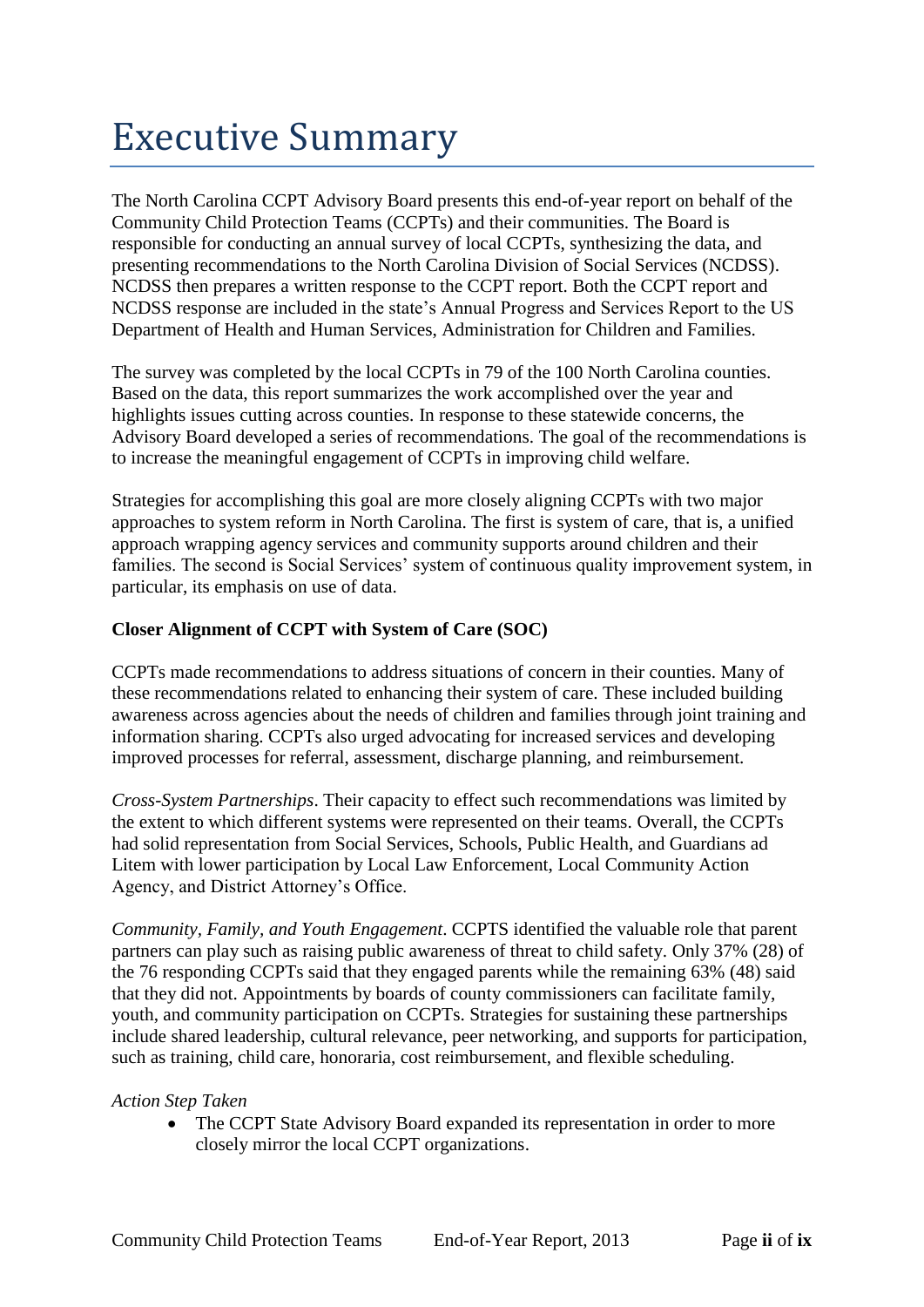#### *Recommendations*

- CCPTs involve family and youth partners on their teams.
- CCPTs seek external funding to provide stipends to support the participation of family and youth partners.

#### **Realignment of CCPTs with Continuous Quality Improvement**

*Case Reviews and Self-Ratings.* In 2013, there were a combined total of 738 cases reviewed by 87% (69/79) of the reporting CCPTs, of which 4% (31/738) were intensive Fatality CCPT Review cases. CCPTs were asked to evaluate the extent to which their case reviews achieved specific outcomes. They gave positive self-ratings especially to their identifying service gaps, utilizing the CCPTs' collective knowledge to benefit families and their children, and identifying issues affecting the entire community. Their lowest self-ratings concerned involving parents and publically commenting on the impact of child protective services.

*Peer Support.* The CCPTs identified some of their own best practices that they thought could benefit other teams. Practices that CCPTs considered especially beneficial included multidisciplinary teams on investigation of sexual maltreatment, community drug task forces, and education on electronic usage (e.g., sexting). In addition, 12 CCPTs indicated that they were willing to offer peer support to other CCPTs on the practice.

#### *Action Step Taken*

• This year, NCDSS included CCPT coordination within the role of its CQI – Child Welfare Outcomes Coordinator.

#### *Recommendations*

- NCDSS facilitate local DSSs in involving their CCPTs in assessing community needs and creating Child Welfare Achievement Plans.
- NCDSS ensure training and technical assistance to CCPT members on participating in CQI case reviews.
- Local Social Services agencies include CCPT members in the development of their CQI case review system.

#### **Recurring Family Issues**

*Types of Cases Reviewed.* The counties reported reviewing cases primarily involving neglect only or serious neglect only, making a total of 358 cases. Second in prominence were cases involving abuse, totaling 265. Cases of dependency were lowest at 13.

*Risk Factors.* As in previous years, the CCPTs were deeply concerned about the impact on children and their families of the lack of mental health services, substance abuse, and family violence. Citations came to 633 for the lack of mental health services, 500 for substance abuse (including new substance abuse by adolescents or parents), 279 for domestic violence (including the lack of mandated services for perpetrators), and 186 for child sexual abuse (including abuse committed by children against children). All these factors may relate to the inappropriate supervision or discipline of children, together cited 395 times.

*Protective Factors.* Reviewing cases where families appear stuck and ones where families make substantial gains can assist with developing strategies for resolving issues that set children at risk. This solution focus can help to identify protective factors supporting positive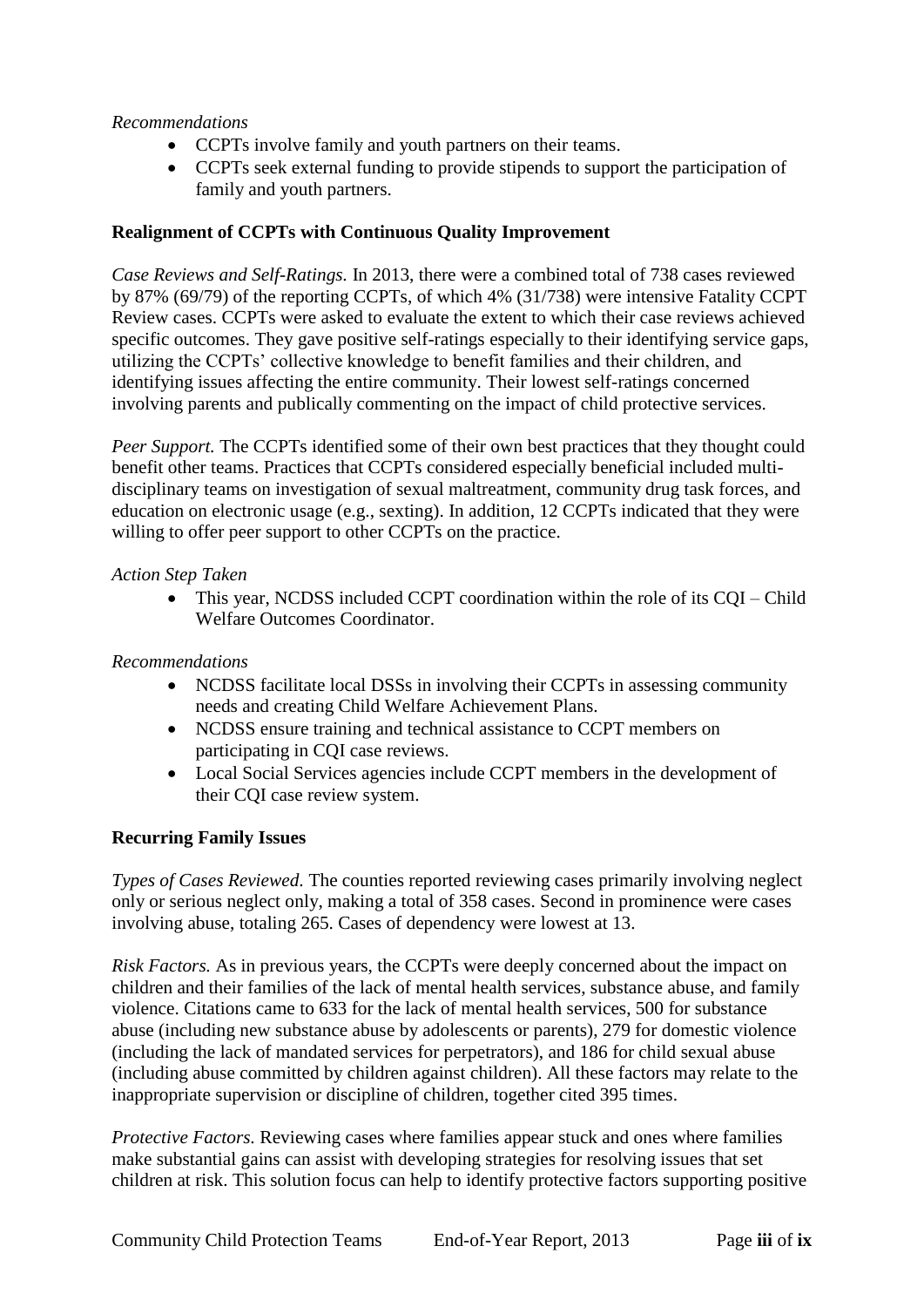child development and healthy families and help to build productive relationships between families and their system of care.

#### *Recommendations*

- Each year, the CCPT Advisory Board select one issue for greater study.
- NCDSS ensure training to CCPTs on the issue and use of relevant data.
- The CCPTs request that the local DSS select cases for review that are experiencing this issue where families are especially struggling and where families have made progress. CCPTs can use this comparative approach to identify protective factors.

#### **Meeting Statutory Requirements**

The majority of counties were complying with state legislative requirements. Most CCPTs met at least four times per year and included a number of key mandated agencies.

*Self-Assessment.* In assessing their functioning as a team, the CCPTs gave the most positive ratings to their reporting to their Board of Commissioners and to NCDSS, their chairperson's responsiveness to the team and external constituencies, their conduct of case reviews, and their meeting logistics. Their lowest self-rating concerned their communication with citizens. For the most part, CCPTs saw themselves as important in advancing the welfare of all children in their communities.

*Supports for CCPTs.* The CCPTs identified a number of areas in which they wanted further assistance from NCDSS. They sought training beyond case reviews so that they could become more active in their communities, support meaningful parent involvement, and use the media effectively to highlight their work. In keeping with CQI, they wanted to use information to identify gaps in local services. Networking was important to them, and they were looking for means of connecting with other CCPTs and sharing resources. An updated CCPT manual was also seen as beneficial.

#### *Action Step Taken*

• This year, NCDSS created a website that overviews the role of CCPTs and provides informational resources, including the CCPT annual report.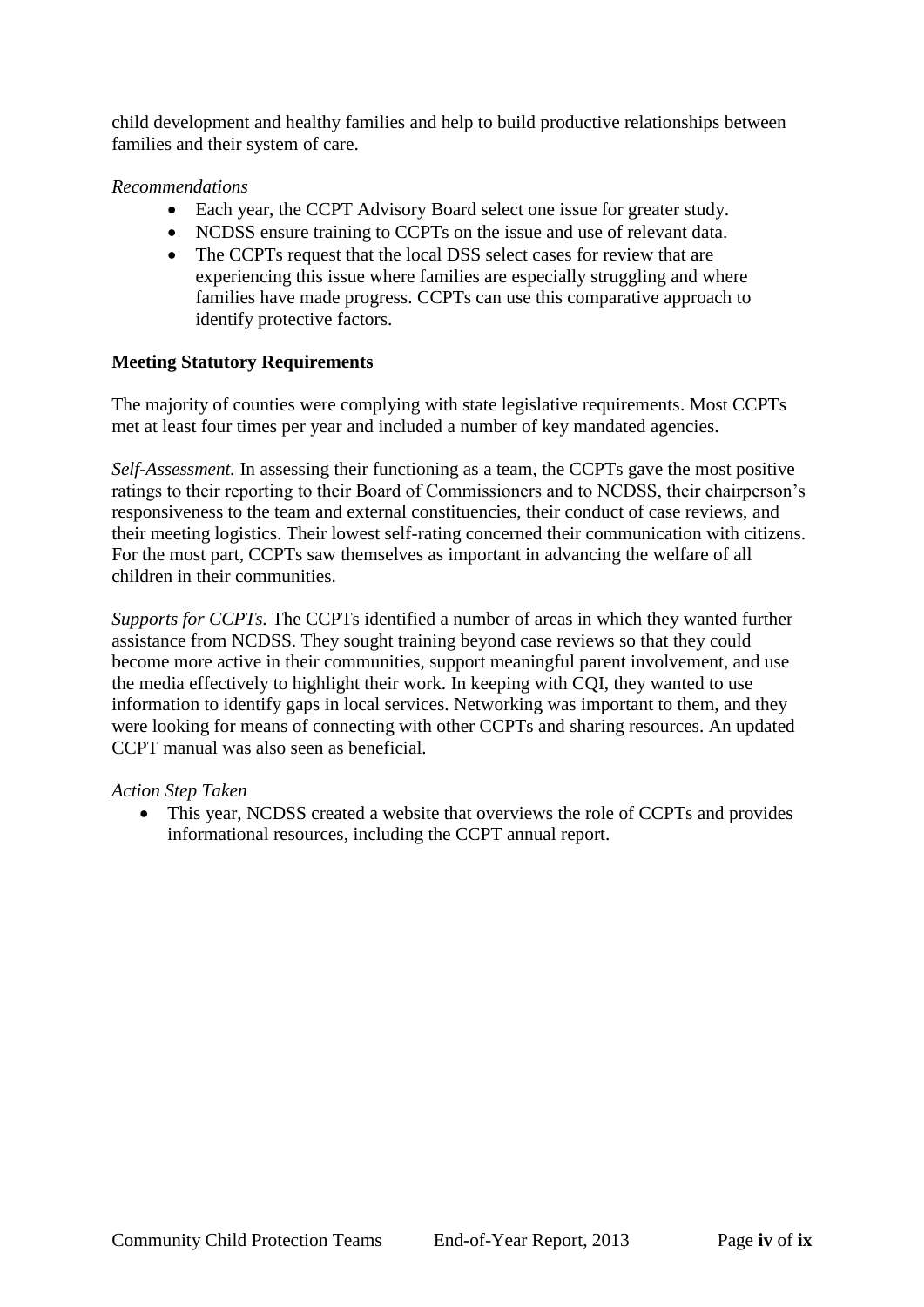#### *Recommendations*

- NCDSS ensure training to CCPTs on their role and functioning.
- CCPTs develop a consistent plan to share themes and recommendations from the annual report with their local communities.

#### **Strategic Planning**

When the accomplishments of the CCPTs are taken as a whole, North Carolina far exceeds federal expectations for citizen review panels (CRPs). Federal legislation stipulates three CRPs while North Carolina has 100 CCPTs with extensive community involvement. The CCPTs recognized that to fulfill their responsibilities and to have a beneficial impact on their communities, they needed to better engage their communities, support family and youth leadership, and use the media effectively. They wanted to share their expertise with other CCPTs and learn from the experience of others, and they wanted more state-level strategic planning and resources to support their efforts.

#### *Action Step Taken*

• The CCPT Advisory Board identified the need and resources for strategic planning.

#### *Recommendation*

• The CCPT Advisory Board conduct strategic planning on CCPTs, in particular, regarding their mission, vision, and directions.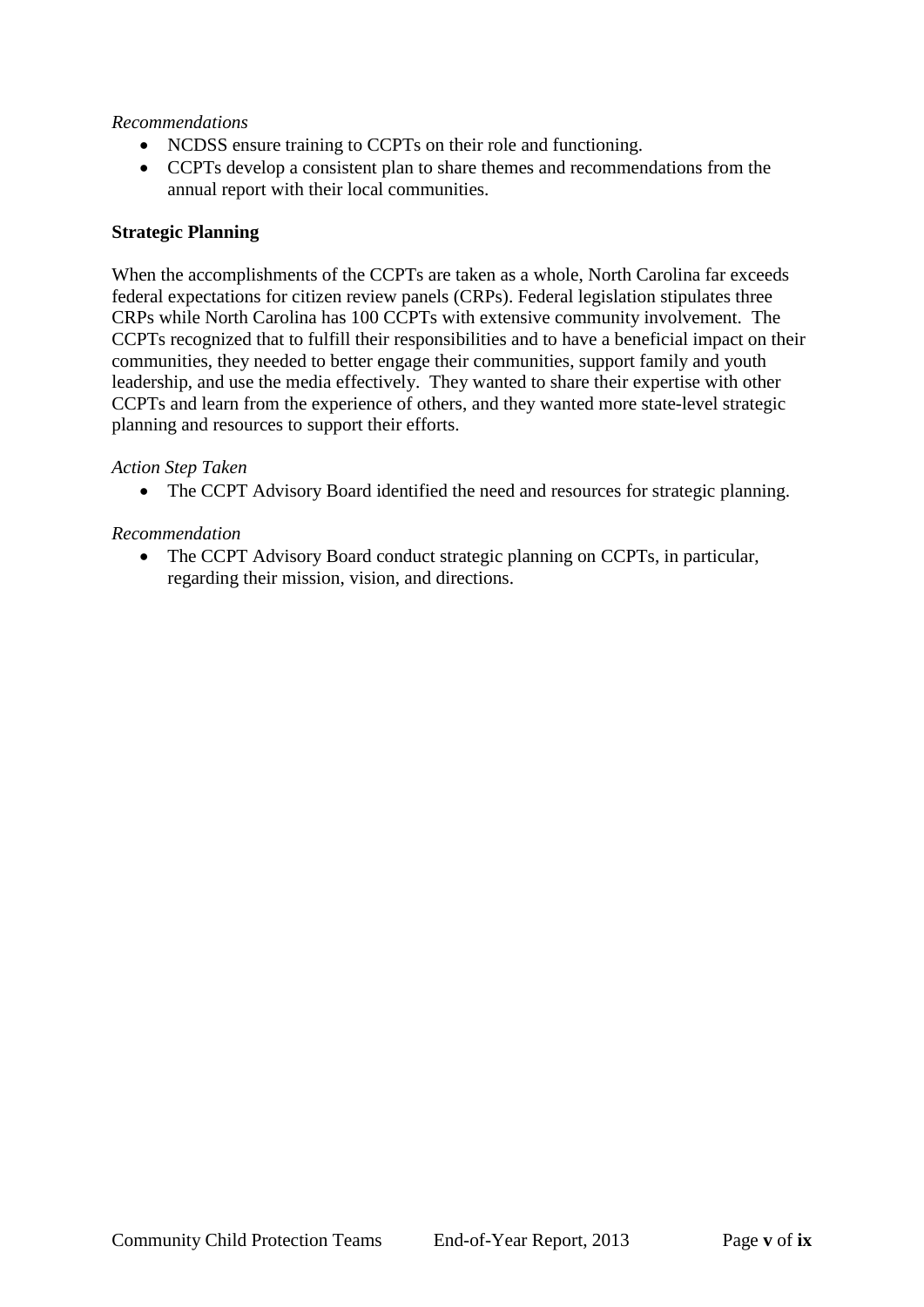# **Table of Contents**

| Appendix B: Number of Reviewed Cases for Which a Child Protection Factor Was |  |
|------------------------------------------------------------------------------|--|
|                                                                              |  |
|                                                                              |  |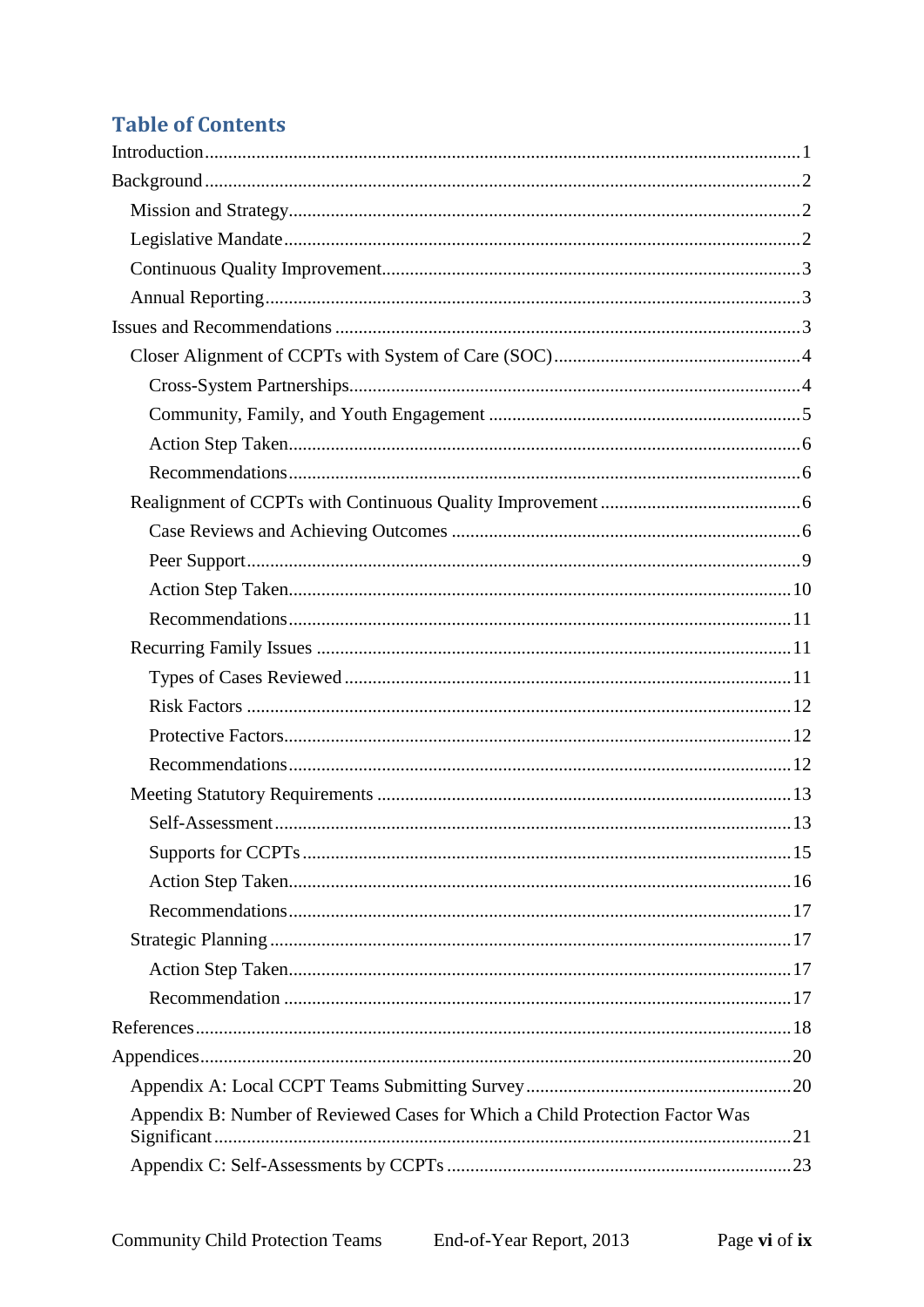|--|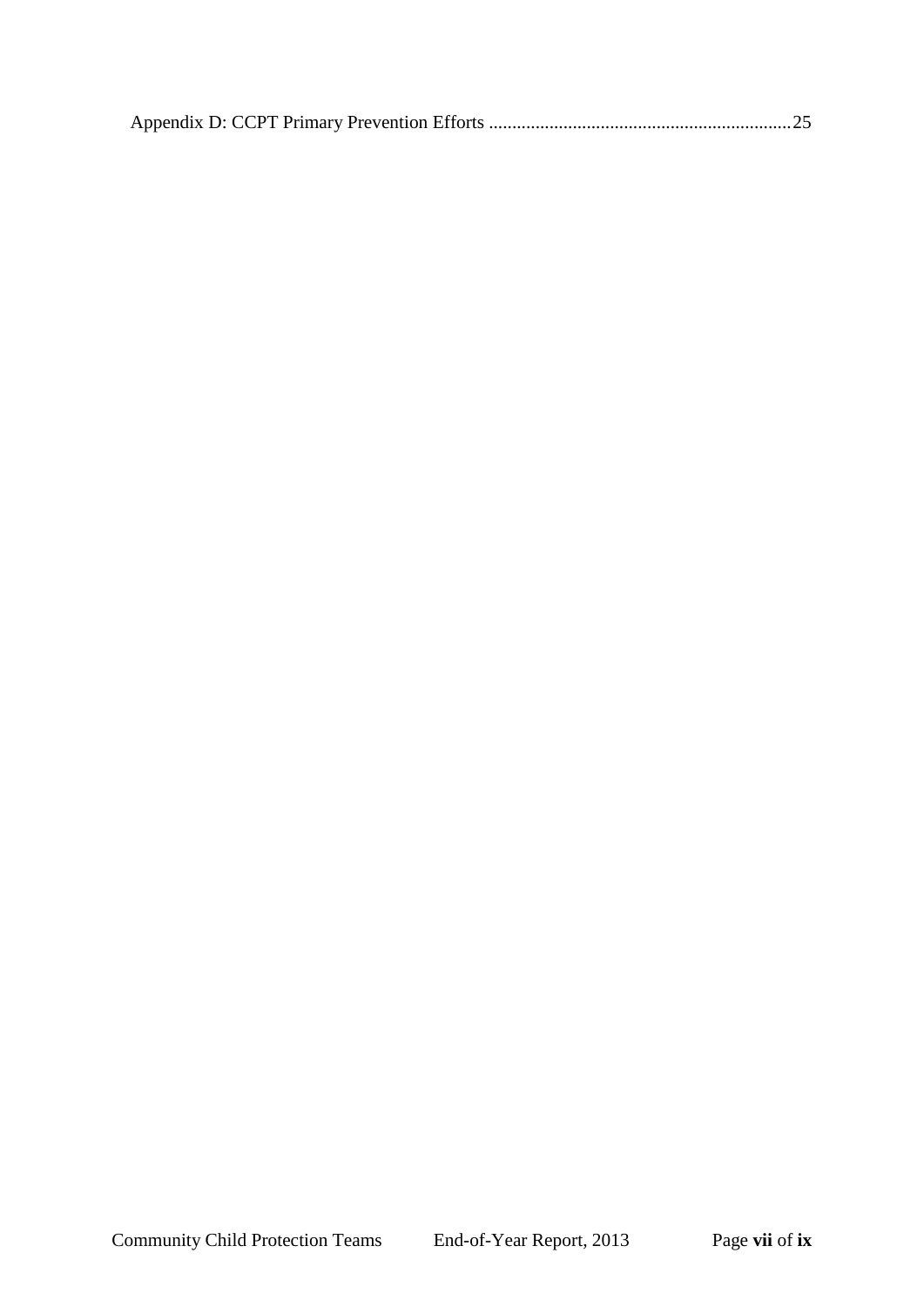# **Table of Tables**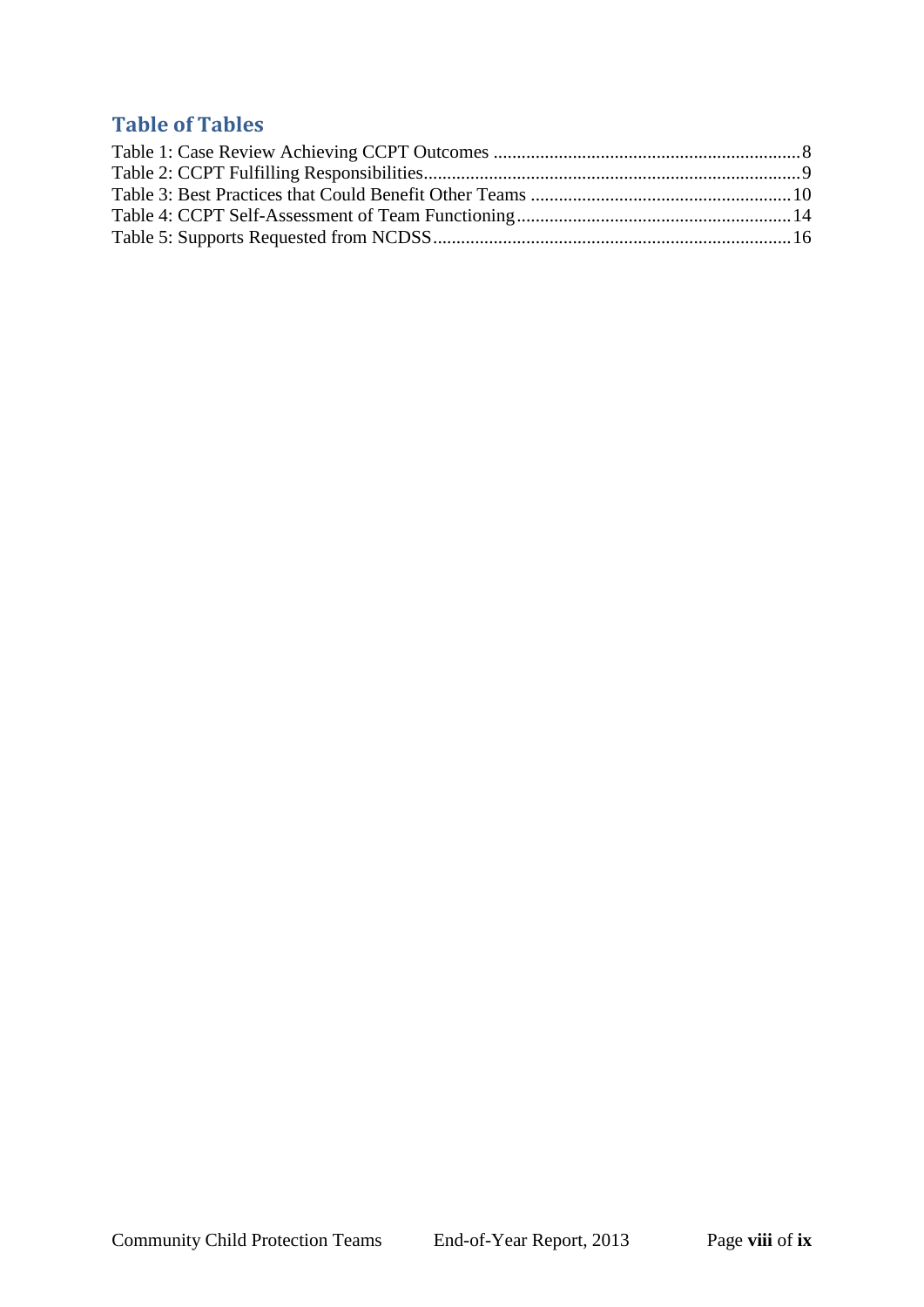# **Table of Figures**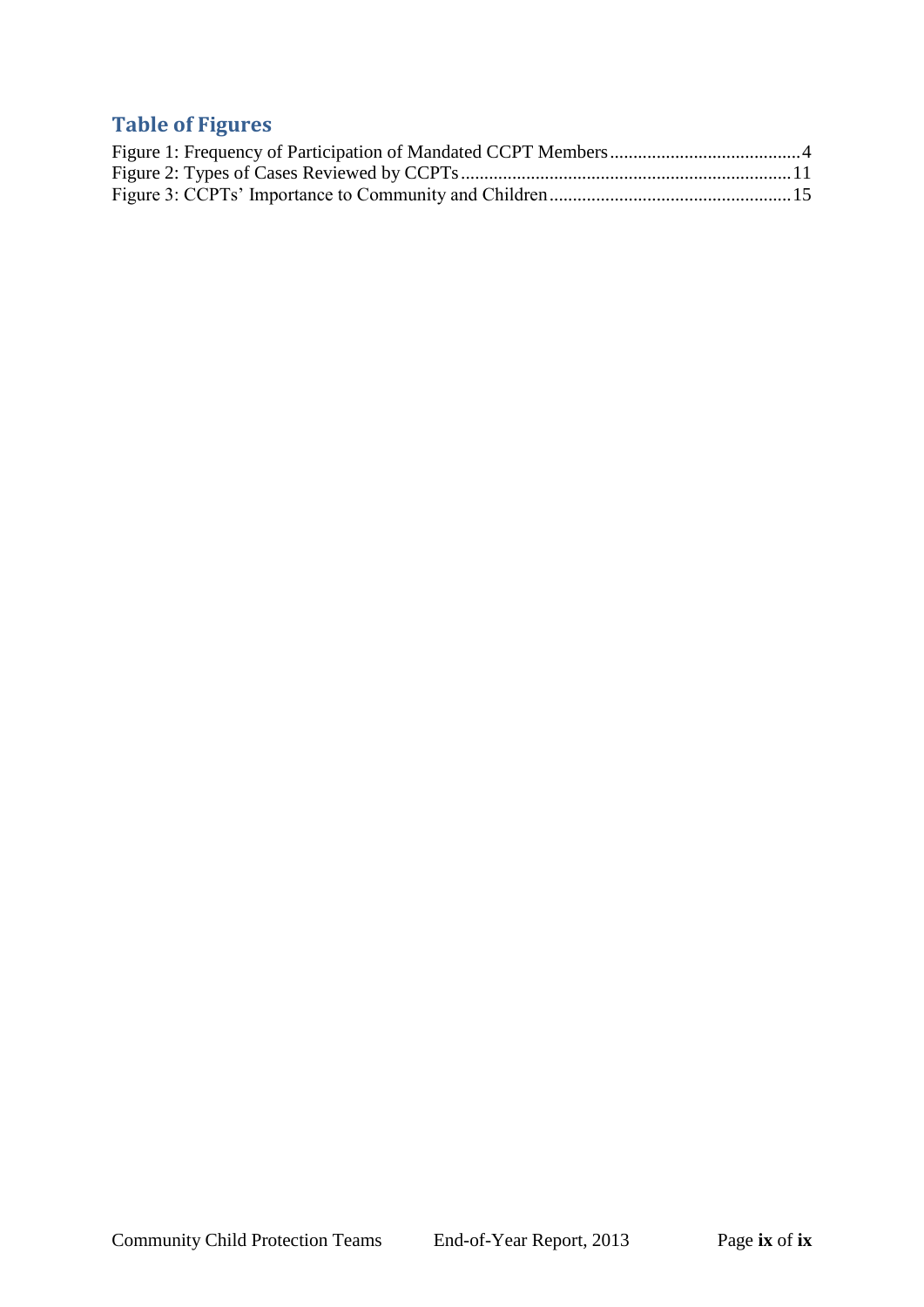# North Carolina Community Child Protection Teams (CCPT) End-of-Year Report – 2013

# North Carolina CCPT Advisory Board Submitted to the North Carolina Division of Social Services

# <span id="page-10-0"></span>**Introduction**

The North Carolina CCPT Advisory Board presents this end-of-year report on behalf of the Community Child Protection Teams (CCPTs) and their communities. The 2011 CCPT report recommended the establishment of the Advisory Board. The Board was first convened in the fall of 2012 and since its establishment, has met four times per year. The Board is responsible for conducting an annual survey of local CCPTs, synthesizing the data, and presenting recommendations to the North Carolina Division of Social Services (NCDSS).

Based on the surveys completed by local CCPTs, the 2013 report summarizes the work accomplished over the year and highlights issues that cut across counties. In response to these statewide concerns, the Advisory Board developed a series of recommendations. These recommendations, incorporated into a discussion paper, were reviewed, modified, and given preliminary approval by the Advisory Board at its February  $20<sup>th</sup>$ , 2014 meeting. Participating in the meeting were county CCPTs, NCDSS, NC Division of Mental Health/Developmental Disabilities/Substance Abuse Services, Public Health, NC Families United, and NC State University. At the meeting, the NCDSS Director and the Child Welfare Section Chief voiced strong support for CCPTs.

The recommendations were then included in a drafted end-of-year report. The Advisory Board met again on April 10<sup>th</sup>, 2014 and amended and approved the recommendations and laid the foundation for strategic planning on CCPTs. Participants were county CCPTs, NCDSS, NC Division of Mental Health/Developmental Disabilities/Substance Abuse Services, NC Families United, and NC State University.

The recommendations presented in this report are intended to strengthen the contributions of CCPTs to protecting children and supporting their families. The overall goal is to increase the meaningful engagement of CCPTs in improving child welfare. Strategies for accomplishing this goal are more closely aligning CCPTs with two major approaches to system reform in North Carolina.

The first is system of care, that is, a unified approach wrapping agency services and community supports around children and their families. Child and family team meetings are a means of including families and their supports in developing one plan of action. The second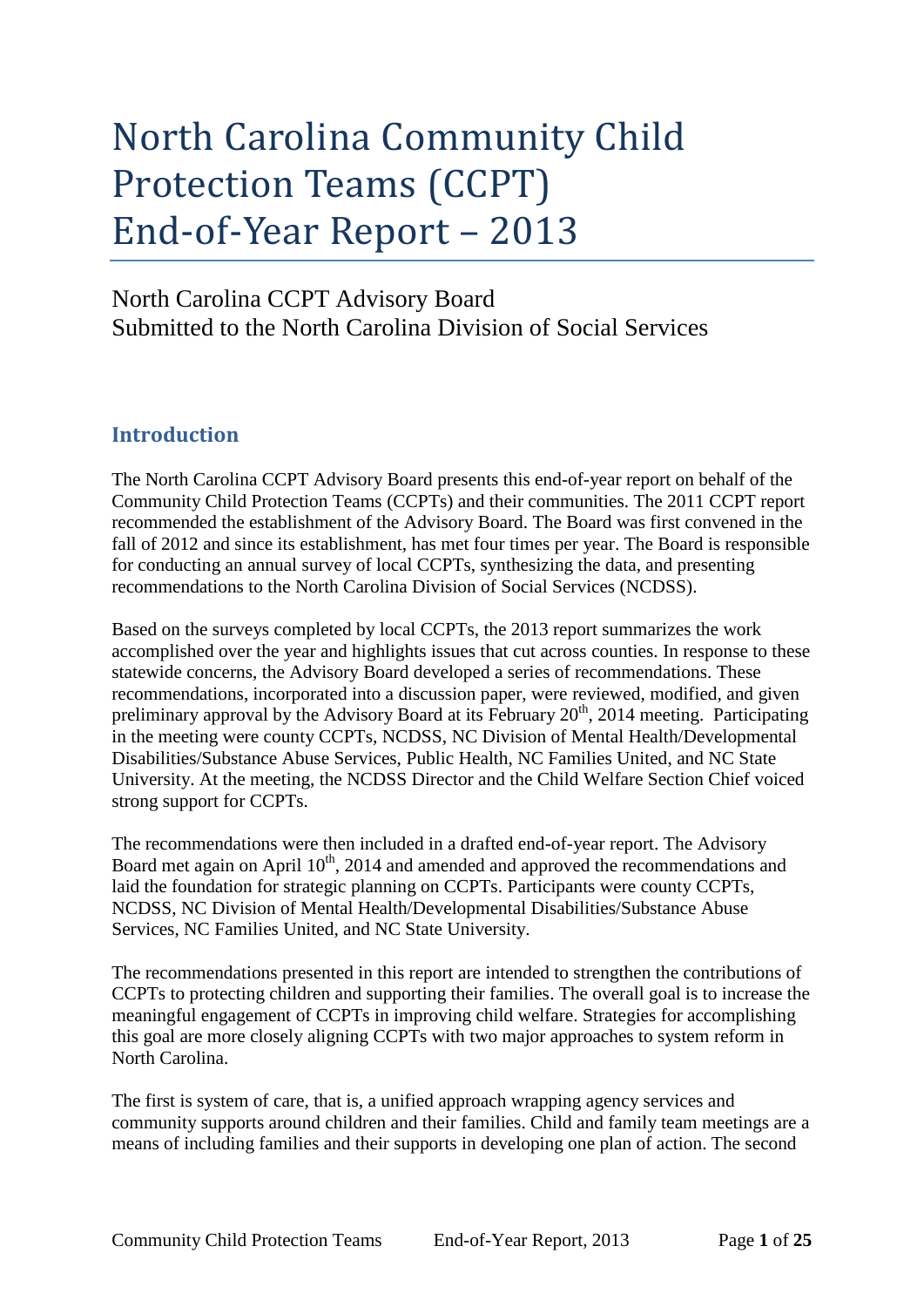is Social Services' system of continuous quality improvement system, in particular, its emphasis on use of data.

The report begins by presenting background information on CCPTs and then delineates statewide issues. Below each issue are action steps already taken and recommendations for response by NCDSS. This year, NCDSS is combining its response to the 2012 and 2013 endof-year CCPT reports. Combining the response to the two reports was with the agreement of the CCPT Advisory Board and in recognition of the major leadership and direction changes underway.

# <span id="page-11-0"></span>**Background**

#### <span id="page-11-1"></span>**Mission and Strategy**

Community Child Protection Teams (CCPTs) are dedicated to strengthening child protection, promoting safe and caring homes, and supporting positive child development. Their chief strategy for achieving these aims is a system-of-care collaboration that fosters communitywide and evidence-informed solutions. CCPTs view child and youth well-being as a shared responsibility of families, communities, and government. CCPTs are interdisciplinary teams with representation from key public agencies, non-profit organizations, and concerned community members.

# <span id="page-11-2"></span>**Legislative Mandate**

As set forth in the administrative rule 10A NCAC 70A.0201, each CCPT team is expected:

- (1) to identify gaps and deficiencies in community resources which have impact on the incidence of abuse, neglect, or dependency;
- (2) to advocate for system improvements and needed resources where gaps and deficiencies exist in the child protection system;
- (3) to promote collaboration between agencies in the creation or improvement of resources for children as a result of their review of selected cases; and
- (4) to inform the county commissioners about actions needed to prevent or ameliorate child abuse, neglect, or dependency.

The legislative authority for CCPTs comes from the North Carolina General Statute 7-1406 through1413, which became effective in 1993. This statute mandates the establishment of CCPTs in each county, specifies their interdisciplinary composition, and defines their role in improving child welfare practice and policy. The NC Division of Social Services' policy manual further clarifies the operations of the CCPTs.

CCPTs are also the means by which North Carolina complies with federal requirements on citizen review panels. The Child Abuse Prevention and Treatment Act (CAPTA) stipulates that each state create at least three citizen review panels, charged with evaluating the extent to which child protection meets its goals. The panels are expected to meet on quarterly basis, represent the diversity of their communities, and provide an annual report of their activities and recommendations to the state and public.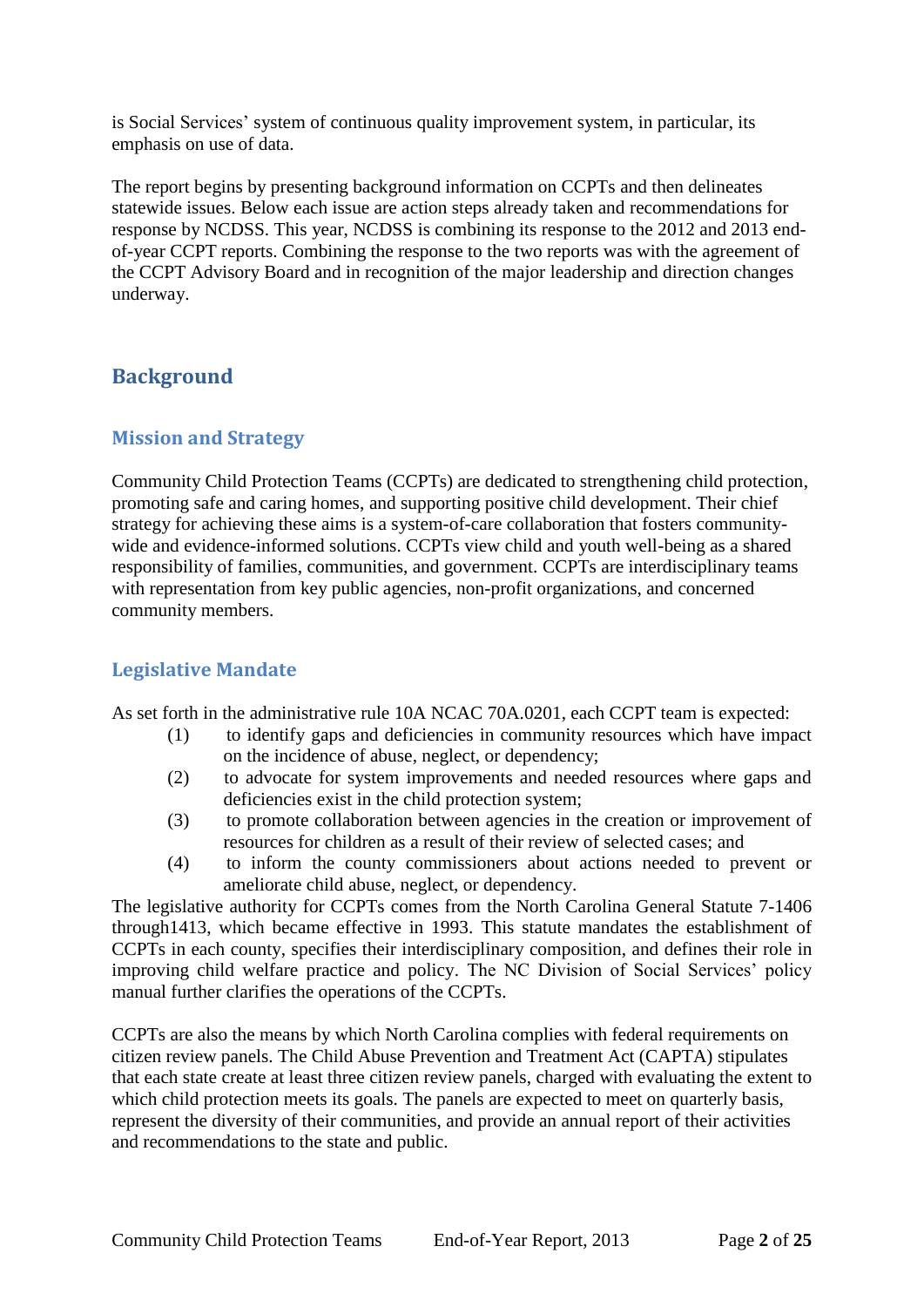# <span id="page-12-0"></span>**Continuous Quality Improvement**

As specified in state legislation, the expectation is that CCPTs review selected active cases of child abuse, neglect, and dependency. In partnership with the NCDSS's fatality reviewers, each CCPT shall review fatalities, which are suspected to have resulted from child abuse, neglect, or dependency and the child or the child's family had received child welfare services within 12 months of the child's death. These reviews make it possible to identify the impact of family situations and local contexts and to assess the strengths and limitations of service interventions and community responses.

The findings from the case reviews provide a foundation from which the CCPTs can make recommendations, mount public education, and advocate for system changes. These efforts promote dialog between CCPTs and Social Services and encourage continuous quality improvement (CQI) on behalf of children.

# <span id="page-12-1"></span>**Annual Reporting**

Each CCPT is expected to submit its annual report to the board of county commissioners, thus, offering an opportunity for education on local policy and resource allocations. Each CCPT is expected to submit an online survey to the CCPT Advisory Board, who synthesizes major findings, issues, and recommendations for the final consolidated report to the North Carolina Division of Social Services (NCDSS). The Division then prepares a written response to the CCPT report. Both the CCPT report and NCDSS response are included in the state's Annual Progress and Services Report to the US Department of Health and Human Services, Administration for Children and Families.

# <span id="page-12-2"></span>**Issues and Recommendations**

The NC CCPT Advisory Board developed the survey format and opened the online response to 100 NC local teams in December 2013 with a return due date of January 31, 2014. After two weather-related delays, the survey closed February  $28<sup>th</sup>$  with 79 counties reporting. Many teams met collectively to consider their responses, while some were completed by the team leadership, and still others utilized both strategies to formulate their report.

In all, the surveys were received from 9 (90%) of the 10 large counties, 34 (87%) of the 39 medium-size counties, and 36 (71%) of the 51 small counties. The reporting rates point to the need to support especially the smaller counties in carrying out their CCPT functions. *Note: NCDSS designates the size category of each county in its Management Assistance for Child Welfare, Work First, and Food & Nutrition Services in North Carolina (Duncan et al, 2014).*

The findings presented below are from the 2013 survey completed by 79 CPPTs. For a listing of these counties, see Appendix A.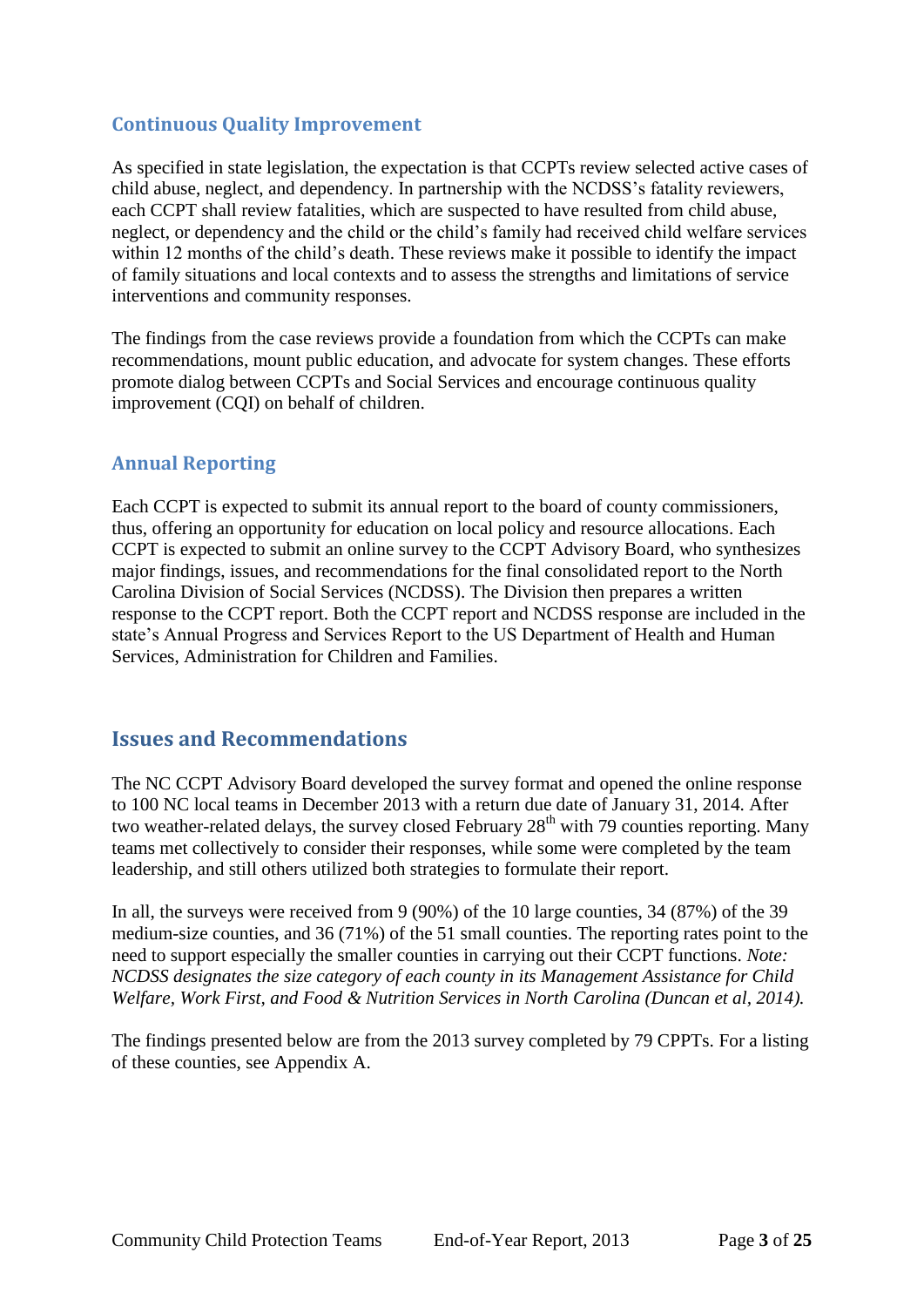# <span id="page-13-0"></span>**Closer Alignment of CCPTs with System of Care (SOC)**

#### <span id="page-13-1"></span>**Cross-System Partnerships**

CCPTs were asked to make recommendations to address situations of concern in their counties. Many of these recommendations related to enhancing their system of care. These included building awareness across agencies about the needs of children and their families through joint training and information sharing. CCPTs also urged advocating for increased services and developing improved processes for referrals, assessments, discharge planning, and reimbursement. Their capacity to effect such recommendations was limited by the extent to which different systems were represented on their teams.

The CCPTs were asked to rate the level of participation of mandated members or their designees from *never* (0) to *very frequently* (4). As shown in the figure below, CCPTs in general had solid representation by Social Services staff who participated *very frequently.* On average, Schools, Public Health, and Guardians ad Litem (GAL) took part *frequently*. The level of participation decreased for Local Law Enforcement and Local Community Action Agency, averaging between *occasionally* and *frequently*; and the participation of the District Attorney's Office was the lowest, averaging between *rarely* and *occasionally*.



Frequency of Participation of Mandated CCPT Members

Note. Number of responding counties is 79.

#### <span id="page-13-2"></span>Figure 1: Frequency of Participation of Mandated CCPT Members

State legislation states that CCPTs with specified additional members may conduct reviews of cases where child maltreatment is not suspected. The additional members are to include emergency medical or firefighting services, district court, medical examiner, child care, and a parent of a child who died. Alternatively CCPTs may choose to establish a separate Child Fatality Prevention Team (CFPT) for these additional cases. Over 77% (61/79) of the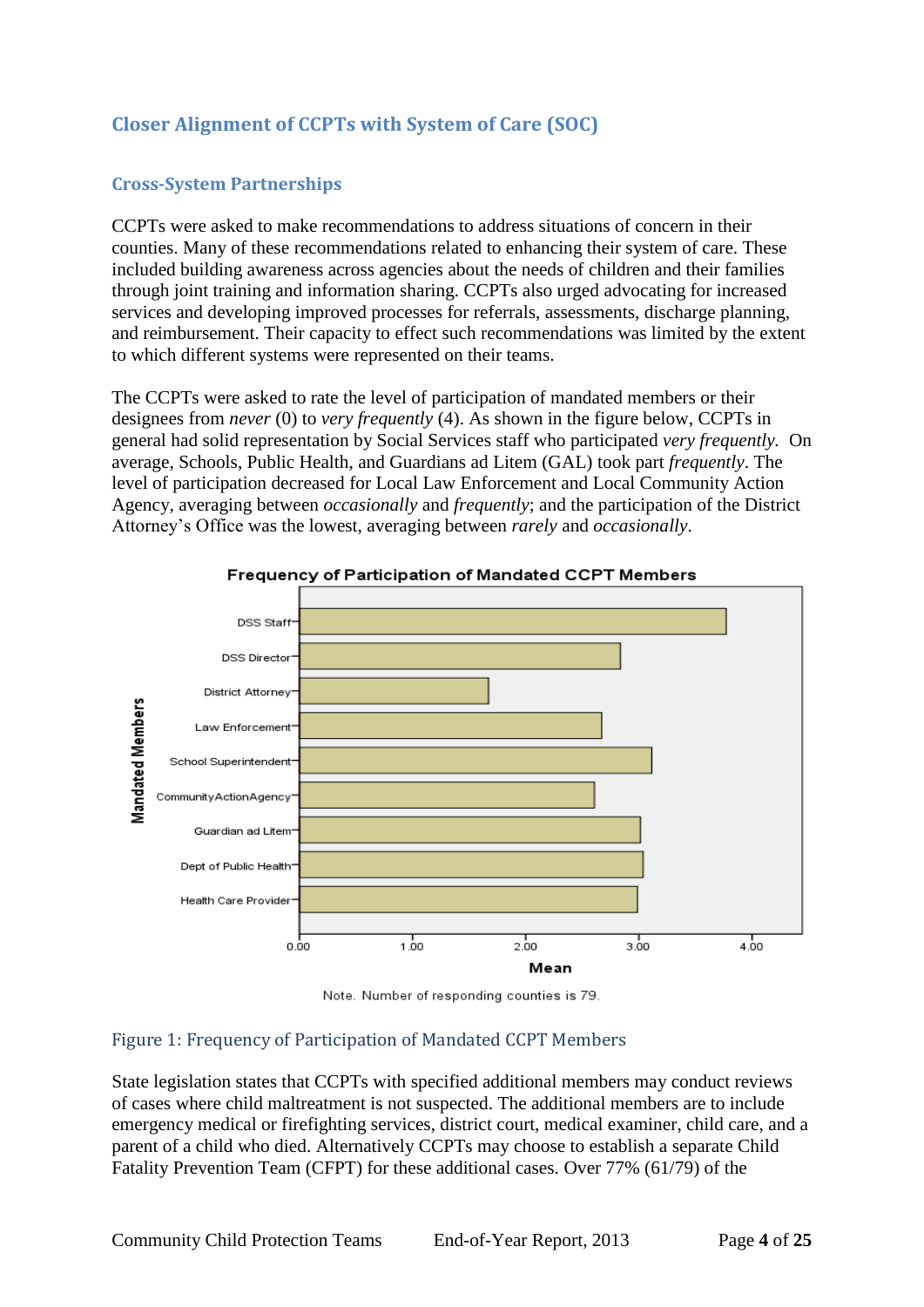reporting counties indicated a combined CCPT and CFPT team with 23% (18/79) operating separately, although half (9) reported discussion of combining the teams. Thus, the trend appears to be toward integrating the two teams.

### <span id="page-14-0"></span>**Community, Family, and Youth Engagement**

Involving parent partners is mandated by CAPTA Community-Based Grants for the Prevention of Child Abuse and Neglect, Sec. 201(b)(1)(G), which stipulates that public child welfare "demonstrate a commitment to meaningful parent leadership." Nevertheless, only 37% (28) of the 76 responding CCPTs said that they engaged parents while the remaining 63% (48) said that they did not. In regards to promoting and supporting parent leadership, 22% (17) of the responding teams agreed that they did with the other 78% (59) indicating that they did not.

The CCPTS identified the valuable role that parent partners could play such as raising public awareness of threat to child safety. The teams gave examples of ways in which they involved parents. These included encouraging parent participation at CCPT meetings, hosting family events, partnering with organizations that provide services to parents, involving family and youth in conference organizing, and supporting parents as mentors and as trainers.

Appointments by boards of county commissioners can encourage family and community participation on CCPTs. The boards may appoint a maximum of five additional members to represent various county agencies or the community at large to serve on any local teams. Team members appointed by the board of county commissioners should represent the diversity of the community. This is an opportunity for teams to involve all entities of the community that impact children or have the potential to impact children. The appointment of additional members leaves room for including family, youth, and community partners. Out of the 79 counties, 59 identified that they had 1 to 5 additional members. The total number of additional members was 226, of which 25% (56) were private citizens and 75% (170) were agency representatives.

Family partners are individuals who have received child welfare services and may include parents and other adult family members. Youth partners are current or former foster youth. In order to encourage family partners, the FRIENDS National Resource Center (2010) has stressed shared leadership, cultural relevance, peer networking, and supports for participation, such as training, child care, honoraria, cost reimbursement, and flexible scheduling. Foster youth partners especially need coaching, skills building, and emotional and practical supports; nevertheless, as a national study reported (Clay, Amodeo, & Collins, 2010), the process can promote positive youth development and greater understanding among workers.

Within North Carolina, a collaborative called the "Family Agency Collaborative Training Team" (FACTT) offers professional development to family and youth partners so that they can serve as trainers. In addition to preparation for training, this collaborative emphasizes that family and youth partners require support, stipends, and travel funding to sustain and expand their contributions.

To increase understanding of how to engage family and youth partners and promote their leadership, the CCPT Advisory Board could consider requesting technical assistance from Blake Jones through the National Resource Center for Child Protective Services. This could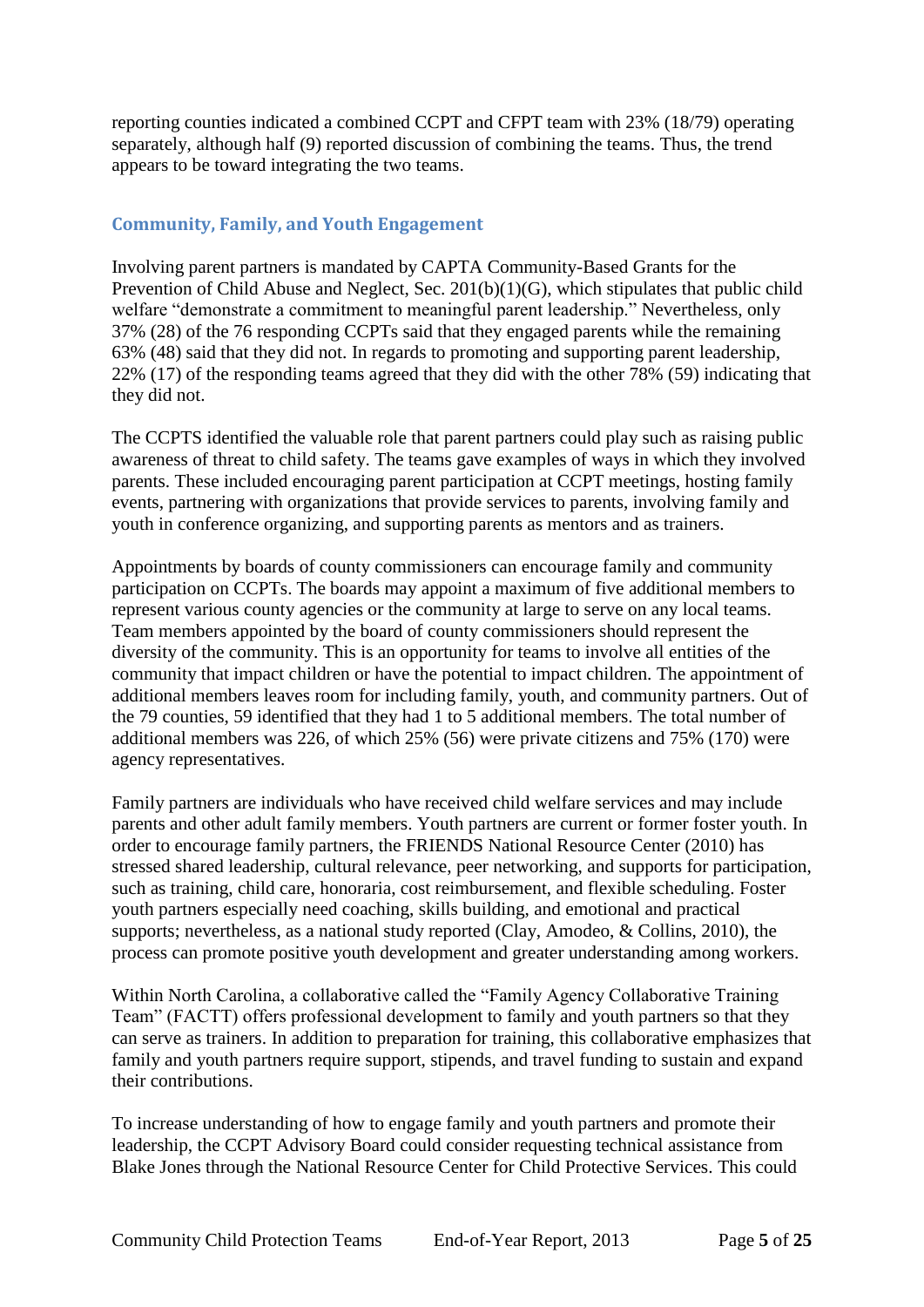provide valuable information on how other states overcome barriers to involving family and youth partners and assist CCPTs in developing specific action steps for engaging family and youth partners.

#### <span id="page-15-0"></span>**Action Step Taken**

• The CCPT State Advisory Board expanded its representation in order to more closely mirror the local CCPT organizations.

#### <span id="page-15-1"></span>**Recommendations**

- CCPTs involve family and youth partners on their teams.
- CCPTs seek external funding to provide stipends to support the participation of family and youth partners.

# <span id="page-15-2"></span>**Realignment of CCPTs with Continuous Quality Improvement**

NCDSS and local Social Services seek to promote continuous quality improvement (CQI) by setting objectives and measuring their achievement. The U.S. Children's Bureau supports this focus in its Child and Family Services Reviews (CFSRs) by emphasizing outcomes and the use of data to drive practice improvements and system reforms. NCDSS ensures that local DSSs and their community partners receive training and technical assistance on using data to examine and improve service delivery.

A vehicle for CQI is the Reaching for Excellence in Accountability and Practice (REAP) initiative. The REAP initiative is now piloted in 17 counties and supports local Departments of Social Services (DSS) and their community partners in creating Child Welfare Achievement Plans and reviewing progress on meeting these plans. The 2013 CCPT survey was completed by all 17 REAP counties. The CCPT Advisory Board included representatives from REAP counties, and the Board included their CQI strategies in recommendations.

The CQI emphasis on data use intersects with the CCPT case review process. The informed use of data is supported by research findings that citizen review panels experience a greater sense of effectiveness when child welfare provides them with the necessary information flows for carrying out their work (Bryan et al., 2011).

#### <span id="page-15-3"></span>**Case Reviews and Achieving Outcomes**

The CCPTs' responsibility is to conduct case reviews in order to identify gaps and deficiencies in the county's response to protecting children, report findings to the county board of commissioners and the state, and to develop strategies to address the need with consideration given to the availability of resources.

In 2013, there were a combined total of 738 cases reviewed by 87% (69/79) of the reporting CCPTs, of which 4% (31/738) were intensive Fatality CCPT Review cases. The mean number of cases reviewed by the 69 counties was 10.70. The range, though, was wide,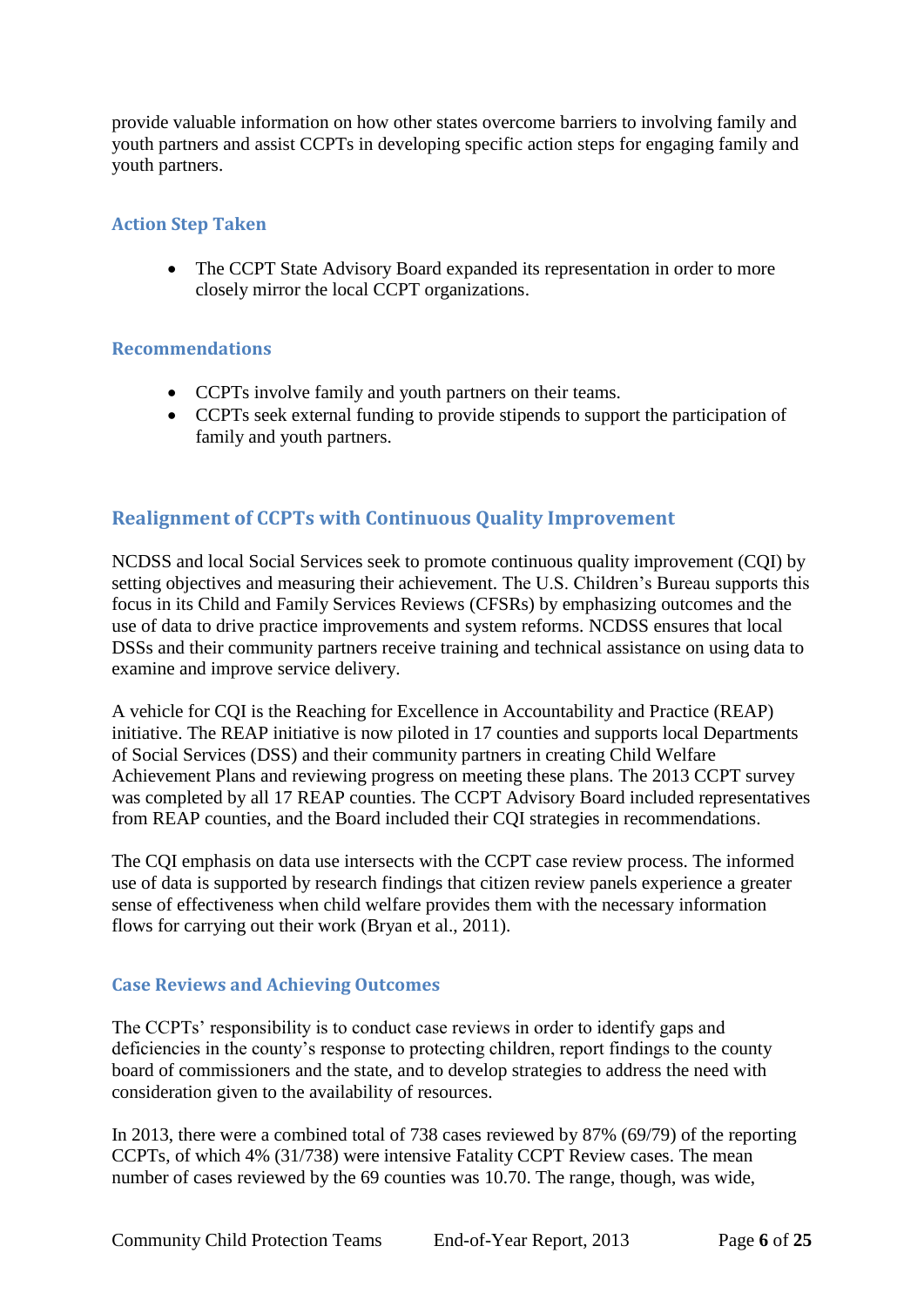running from 1 to 112 cases ( $SD = 18.93$ ). The number of cases reviewed was not a function of the size of the counties but did relate to whether the county combined its CCPT and Child Fatality Prevention Teams.

The counties that separated the two teams reviewed an average of 17.11 cases ( $n = 18$ ,  $SD =$ 33.78); in contrast, the counties that combined the two teams reviewed an average of 8.43 cases ( $n = 51$ ,  $SD = 8.92$ ). In order to avoid duplicate numbers, the Combined CCPT/CFPT counties (18) were asked not to report "Non Intensive" child fatality reviews for the survey as they would be covered in the Child Fatality Prevention Team annual report. Nevertheless, as a whole, CCPTs have extensive experience with case reviews, and their expertise can benefit Social Services' emphasis on continuous quality improvement (CQI).

CCPTs were asked to evaluate the extent to which their case reviews achieved specific outcomes. These outcomes were indicators of their fulfilling their role as defined by state statute and the federal Child Abuse Prevention and Treatment Act (CAPTA). They rated their meeting these outcomes on a scale of *very poor* (0) to *very good* (3). As seen in the table below, the CCPTs gave average ratings between *good* and *very good* for most items. Their highest ratings were given to identifying service gaps and resource needs, utilizing the CCPTs' collective knowledge to benefit families and their children, and identifying issues affecting the entire community. For items 8 and 9, however, their average self-ratings slipped below *good.* Both these items concerned involving parents. Reflecting on why they had limited parent engagement and leadership, CCPTs identified a number of reasons. Examples included the team not being "comfortable with adding a parent member or leader," the lack of funding to promote awareness of CCPT in the community, confidentiality as "a factor that impedes parent involvement," and parents being "afraid or . . . unwilling to participate."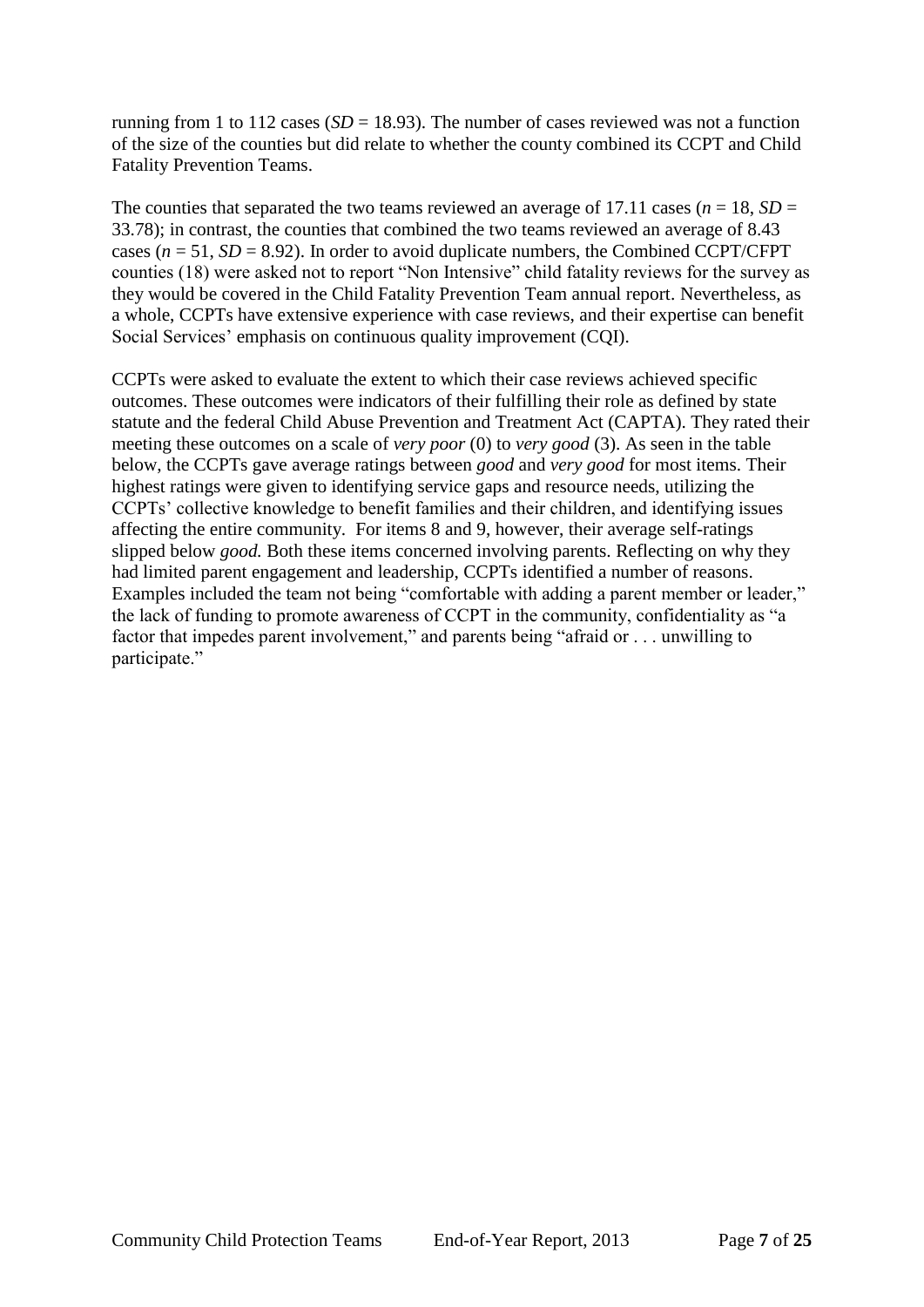| Outcomes                                                    |        |      | Std.      |
|-------------------------------------------------------------|--------|------|-----------|
|                                                             | Number | Mean | Deviation |
| 1. Case reviews identify a gap in services.                 | 71     | 2.55 | .529      |
| 2. Case reviews identify a need for additional services or  | 71     | 2.56 | .527      |
| resources in the community.                                 |        |      |           |
| 3. Case reviews result in a collaborative recommendation or | 71     | 2.38 | .594      |
| action that may remove a risk situation for a child.        |        |      |           |
| 4. The CCPT work results in families having resources       | 70     | 2.07 | .729      |
| available to them to enhance their ability to provide safe  |        |      |           |
| environments for their children.                            |        |      |           |
| 5. The CCPT work informs the community regarding child      | 67     | 2.01 | .769      |
| protection and issues that impact the family and the        |        |      |           |
| community's ability to protect children.                    |        |      |           |
| 6. The collective knowledge of the CCPT team is utilized to | 72     | 2.44 | .579      |
| foster successful outcomes for families and children.       |        |      |           |
| 7. The CCPT review brings to the surface underlying         | 72     | 2.47 | .649      |
| problems that impact the entire community, rather than      |        |      |           |
| focusing on the families in the DSS system.                 |        |      |           |
| 8. The CCPT work results in promoting and supporting        | 66     | 1.65 | .903      |
| parent engagement.                                          |        |      |           |
| 9. The CCPT work results in promoting and supporting        | 64     | 1.48 | .873      |
| parent leadership.                                          |        |      |           |
|                                                             |        |      |           |

#### <span id="page-17-0"></span>*Table 1: Case Review Achieving CCPT Outcomes***,** *N* **= 79**

*Note.* Very  $Good = 3$ ,  $Good = 2$ ,  $Poor = 1$ ,  $Very Poor = 0$ 

The Keeping Children and Families Safe Act of 2003, Public Law 108-36, defined and expanded the responsibilities of CCPTs. The survey asked the CCPTs to evaluate the extent to which they fulfilled these responsibilities. As seen in the table below, they gave average ratings of *good* or above to their reviewing child protective services (CPS) and making recommendations to improve these services. Their average self-rating fell below *good* in regards to their publically commenting on the impact of CPS.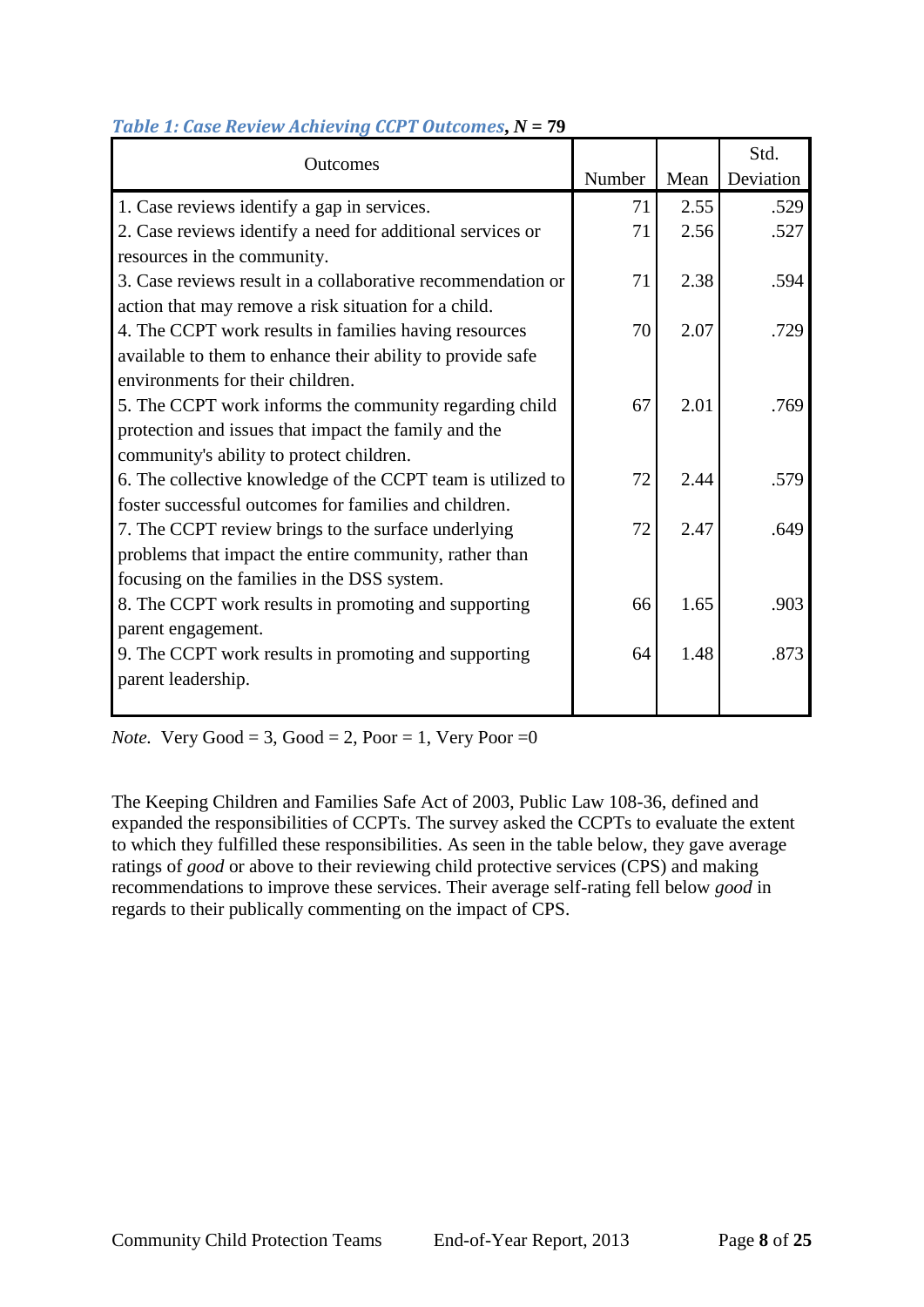### <span id="page-18-1"></span>*Table 2: CCPT Fulfilling Responsibilities***,** *N* **= 79**

| Responsibilities                                        |        |      | Std.      |
|---------------------------------------------------------|--------|------|-----------|
|                                                         | Number | Mean | Deviation |
| 1. Review of Child Protective Services (CPS) practices, | 69     | 2.46 | .584      |
| policies and procedures                                 |        |      |           |
| 2. Public comment on the impact of CPS procedures and   | 63     | 1.84 | .723      |
| practices                                               |        |      |           |
| 3. Recommendations to improve state and local Child     | 63     | 2.24 | .530.     |
| <b>Protective Services</b>                              |        |      |           |
|                                                         |        |      |           |

*Note.* Very Good = 3, Good = 2, Poor = 1, Very Poor = 0

#### <span id="page-18-0"></span>**Peer Support**

A core feature of continuous quality improvement (CQI) is supporting counties in achieving their goals. CCPTs have the potential to serve as peer supports to other teams. The CCPTs identified some of their own best practices that they thought could benefit other teams. As seen in the table below, practices that CCPTs thought would be especially beneficial included multi-disciplinary teams on investigation of sexual maltreatment, community drug task forces, and education on electronic usage (e.g., sexting). In addition, some CCPTs indicated that they were willing to offer peer support to other CCPTs on the practice. For instance, 12 CCPTs were willing to assist other teams on collaboration with law enforcement and their local DSS for training on joint response in child injury cases.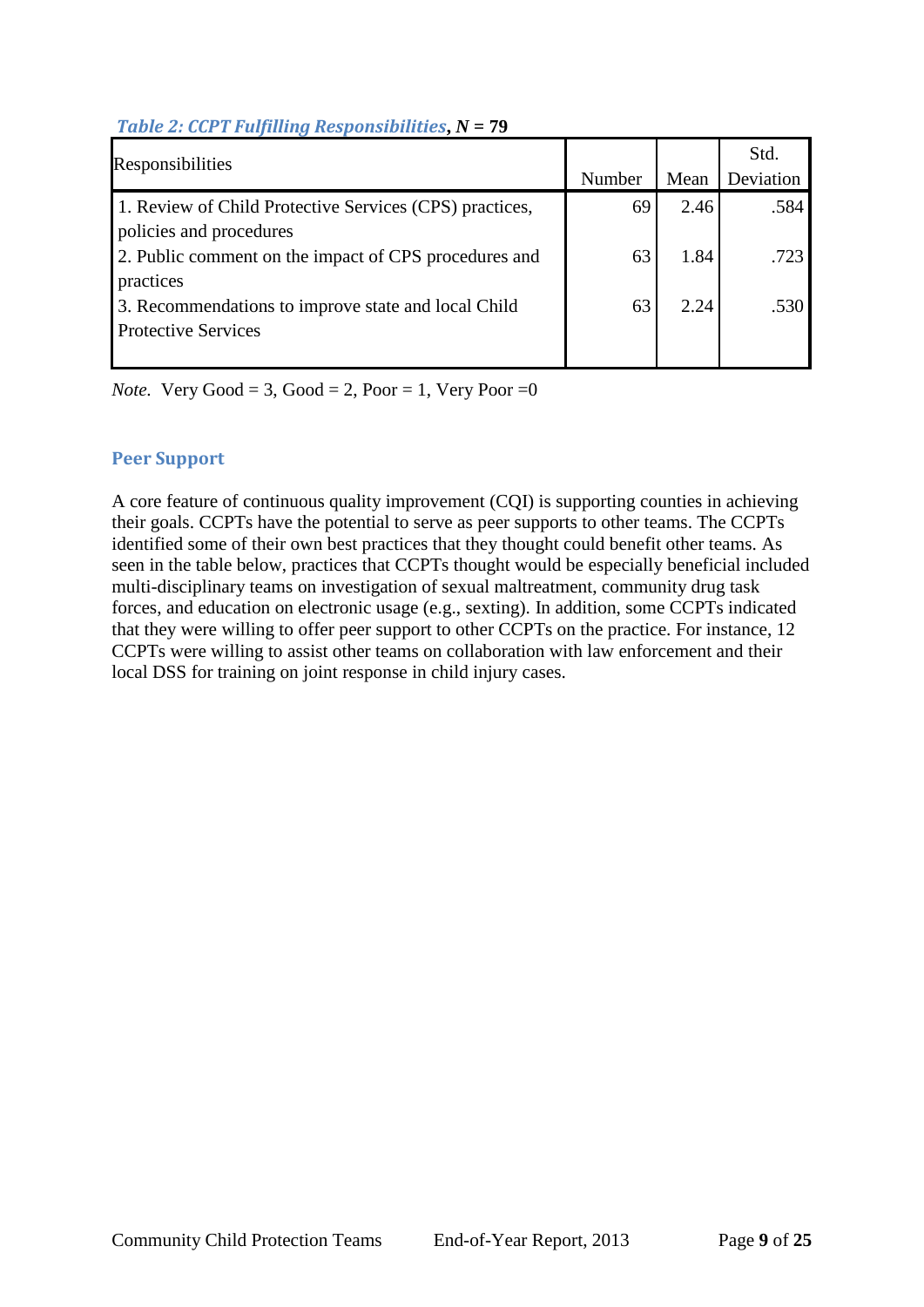|    | <b>Best Practice</b>                                  |               |             | <b>Willing to</b> |
|----|-------------------------------------------------------|---------------|-------------|-------------------|
|    |                                                       | <b>Number</b> | <b>Mean</b> | Coach             |
|    | 1. Multi-Disciplinary teams to improve service        | 31            | 1.77        | 11                |
|    | delivery $\&$ address gaps in the investigation of    |               |             |                   |
|    | sexual maltreatment.                                  |               |             |                   |
| 2. | Participation in a community drug task force          | 23            | 1.74        | 5                 |
|    | 3. Education on electronic usage (sexting, etc.) and  | 20            | 1.70        | 4                 |
|    | its impact on our children                            |               |             |                   |
|    | 4. Collaboration w/ Law Enforcement & DSS for         | 34            | 1.68        | 12                |
|    | training on Joint Response in child injury cases      |               |             |                   |
| 5. | Initiative to educate the community re the            | 33            | 1.67        | 3                 |
|    | <b>Protective Factors</b>                             |               |             |                   |
| 6. | Joint DSS/Law Enforcement training on Child           | 21            | 1.62        | 7                 |
|    | <b>Fatality investigations</b>                        |               |             |                   |
|    | 7. Developed proactive, meaningful partnerships       | 23            | 1.61        | 5                 |
|    | with Communities of Faith                             |               |             |                   |
| 8. | Materials in local schools on issues such as          | 22            | 1.59        | $\overline{4}$    |
|    | dangers of prescription drug abuse                    |               |             |                   |
|    | 9. Developed proactive, meaningful partnerships       | 24            | 1.58        | 5                 |
|    | with community businesses                             |               |             |                   |
|    | 10. Collaboration for basic safety programs (i.e.     | 20            | 1.55        | 3                 |
|    | swimming classes for Kindergarten children)           |               |             |                   |
|    | 11. Invited CCPT member from another county to        | 17            | 1.53        | $\overline{2}$    |
|    | gain a broader perspective                            |               |             |                   |
|    | 12. Introduced Protective Factors to the language and | 18            | 1.44        | $\mathbf{1}$      |
|    | work of the CCPT and its partners                     |               |             |                   |
|    | 13. Community collaborative Newsletter                | 17            | 1.42        | 5                 |
|    | 14. Creation of a CPS Diversion Court without         | 14            | 1.36        | $\overline{2}$    |
|    | removing the child from the home                      |               |             |                   |
|    | 15. Collaboration w/pharmacies to provide             | 17            | 1.29        | 3                 |
|    | information re proper medicating of children          |               |             |                   |
|    |                                                       |               |             |                   |

# <span id="page-19-1"></span>*Table 3: Best Practices that Could Benefit Other Teams***,** *N* **= 79**

*Note.* Great Benefit = 2, Above Average Benefit =  $1$ 

#### <span id="page-19-0"></span>**Action Step Taken**

 This year, NCDSS included CCPT coordination within the role of its CQI – Child Welfare Outcomes Coordinator.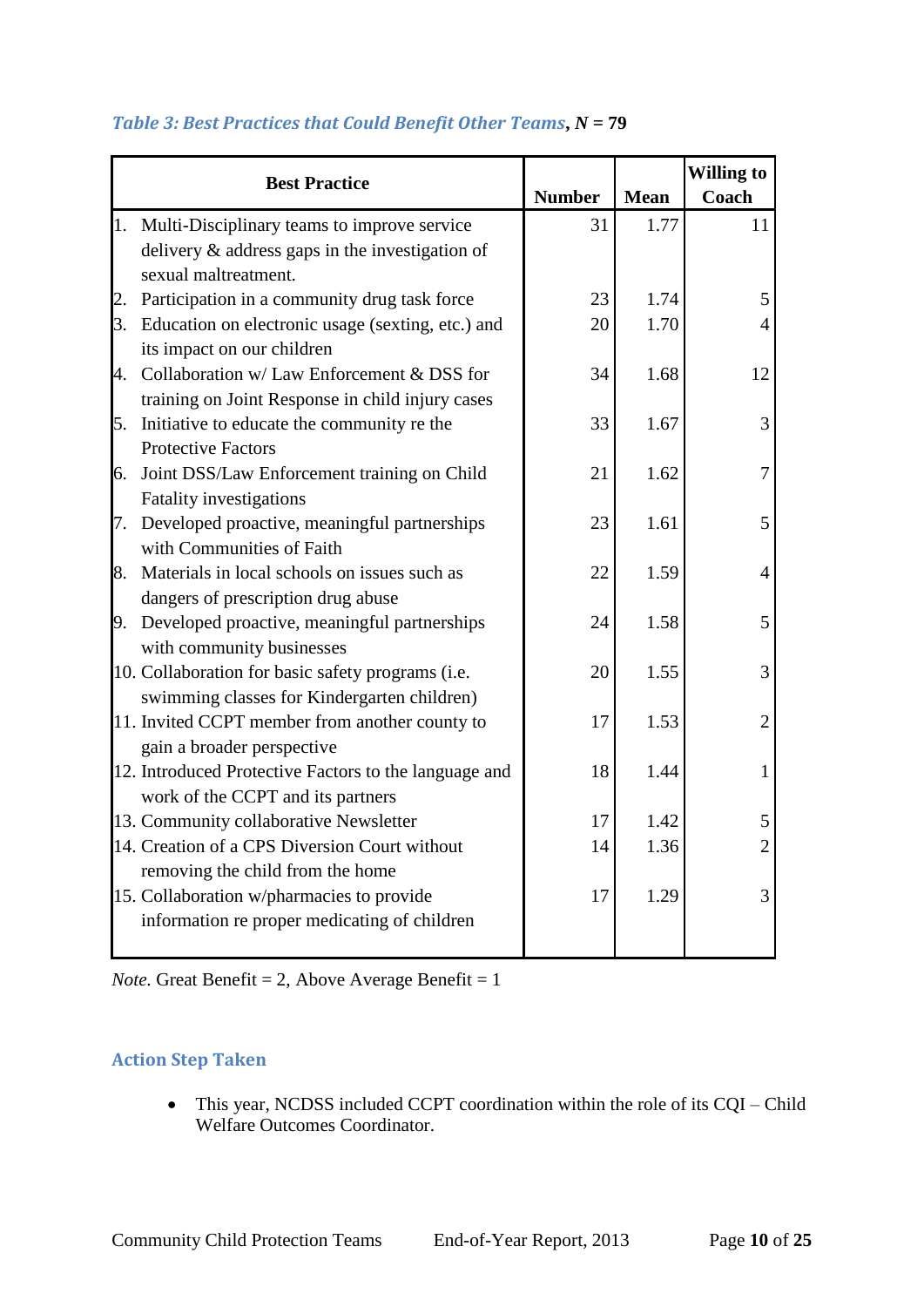#### <span id="page-20-0"></span>**Recommendations**

- NCDSS facilitate local DSSs in involving their CCPTs in assessing community needs and creating Child Welfare Achievement Plans.
- NCDSS ensure training and technical assistance to CCPT members on participating in CQI case reviews.
- Local Social Services agencies include CCPT members in the development of their CQI case review system.

# <span id="page-20-1"></span>**Recurring Family Issues**

# <span id="page-20-2"></span>**Types of Cases Reviewed**

The counties reported reviewing cases primarily involving *neglect only* or *serious neglect only*, making a total of 358 cases. Second in prominence were cases involving abuse, totaling 265. Cases of dependency (parent unable or unavailable to provide care) were lowest at 13. The category of *other* had 92 cases and covered a wide gamut of areas such as concerns about the neighborhood environment to witnessing a murder-suicide in the home.







#### <span id="page-20-3"></span>Figure 2: Types of Cases Reviewed by CCPTs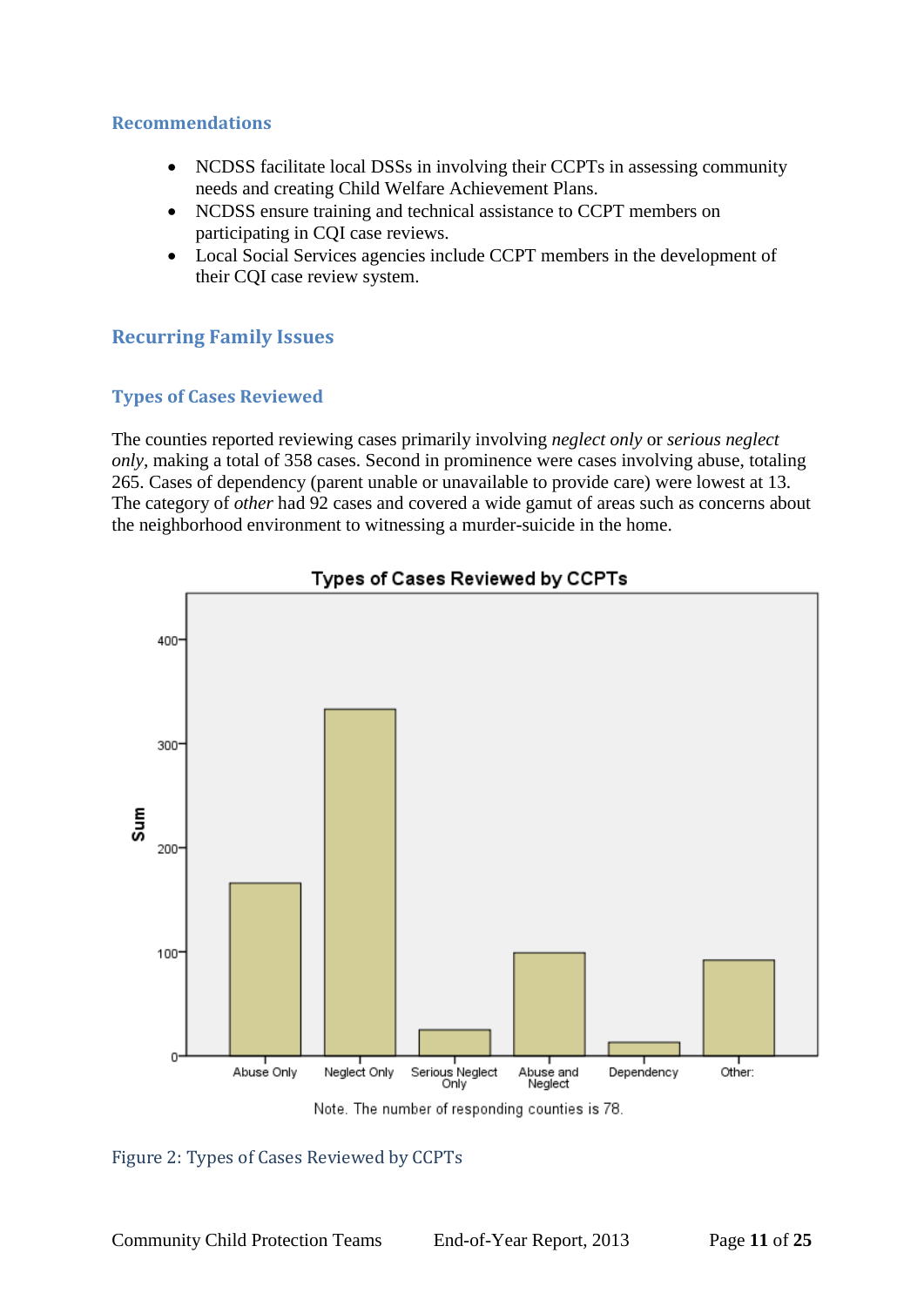#### <span id="page-21-0"></span>**Risk Factors**

The CCPTs were asked to "enter the number of cases for the applicable significant CPS [child protective services] factor or factors below for the total cases reviewed in 2013." Because more than one factor could apply to a case, the CCPTs responses were often greater than the actual number of cases reviewed. For their responses on all factors, see Appendix B.

As in previous years, the CCPTs were deeply concerned about the impact on children and their families of the lack of mental health services, substance abuse, and family violence. Citations came to 633 for the lack of mental health services, 500 for substance abuse (including new substance abuse by adolescents or parents), 279 for domestic violence (including the lack of mandated services for perpetrators), and 186 for child sexual abuse (including abuse committed by children against children). All these factors may relate to the inappropriate supervision or discipline of children, together cited 395 times.

The families also experienced instability in child welfare services because of the involvement of multiple local DSS agencies or multiple out-of-home placements of children. This instability was exacerbated by delays in reporting or addressing child maltreatment committed by parents as well as by non-caretakers. The families' struggles were compounded by economic hardship stemming from problems with employment, housing, transportation, child care, and health insurance.

#### <span id="page-21-1"></span>**Protective Factors**

Given the recurrence of deep-seated problems in the case reviews, CCPTs may benefit from comparing cases with different trajectories. Reviewing cases where families appear stuck and ones where families make substantial gains can assist with developing strategies for resolving issues that set children at risk. This solution focus can help to identify protective factors supporting positive child development and healthy families and help to build productive relationships between families and their system of care. Public child welfare casework that is solution based is predictive of the Child and Family Service Reviews' outcomes of child safety, permanency, and wellbeing (Antle, Christensen, van Zyl, & Barbee, 2012).

#### <span id="page-21-2"></span>**Recommendations**

- Each year, the CCPT Advisory Board select one issue for greater study.
- NCDSS ensure training to CCPTs on the issue and use of relevant data.
- The CCPTs request that the local DSS select cases for review that are experiencing this issue where families are especially struggling and where families have made progress. CCPTs use this comparative approach protective factors.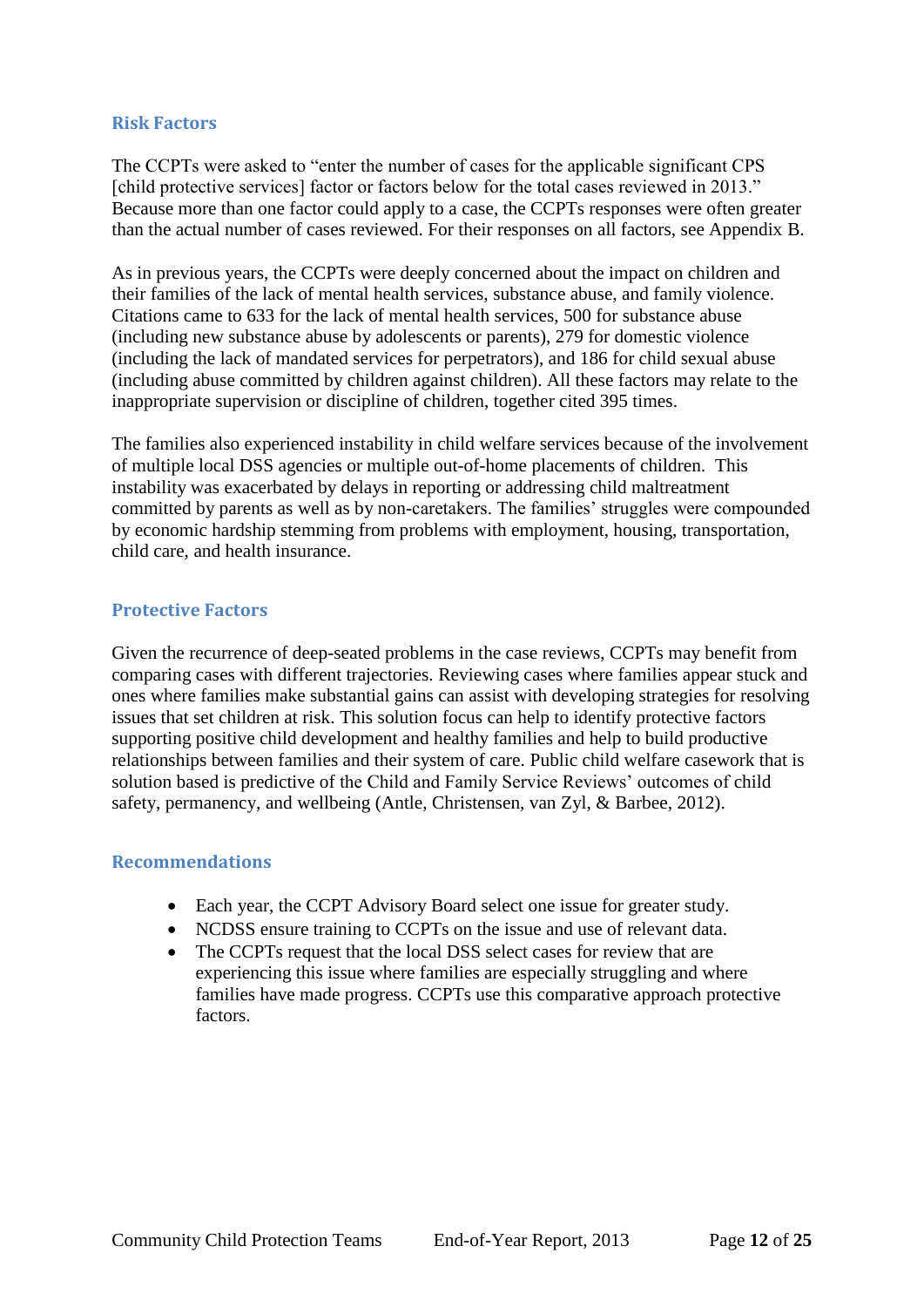# <span id="page-22-0"></span>**Meeting Statutory Requirements**

#### <span id="page-22-1"></span>**Self-Assessment**

The survey checked on whether CCPTs were meeting their statutory requirements in regards to their participation, frequency of meeting, and annual reporting. The majority of counties were complying with state legislative requirements.

As discussed previously, CCPTs meetings frequently included a number of key mandated agencies but struggled to involve other mandated agencies on a consistent basis. CCPTs also varied in whether they convened at least four times per year. Out of the 79 reporting CCPTs, the large majority met at least four times per year: 81% (64) met at least 4 times per year and 19% (15) met less than 4 times in the year. Overall the CCPTs met on average 6 times per year with the range from 2 to 12 times  $(SD = 3.05)$ . In addition, some CCPTs had subcommittees meeting over the year.

CCPTs assessed their own functioning as a team. The self-assessment items are from the NCDSS's (2013) Strengths and Needs Evaluation Tool – Community Child Protection Team. The instrument is intended to engage CCPTs in discussion of their performance as a team. As seen in the table below, the CCPTs gave the most positive ratings to their reporting to their Board of Commissioners and to NCDSS, their chairperson's responsiveness to the team and external constituencies, their conduct of case reviews, and their meeting logistics. Their lowest self-rating concerned their communication with citizens.

The majority of the CCPTs acknowledged that they did not conduct self-assessments on a regular basis. The recently released Strengths and Needs Evaluation Tool should provide guidance for the future. Approximately half the CCPTs were aware of the newly created CCPT website, where they will be able to access resources in the future. Their responses in these areas are summarized in Appendix C.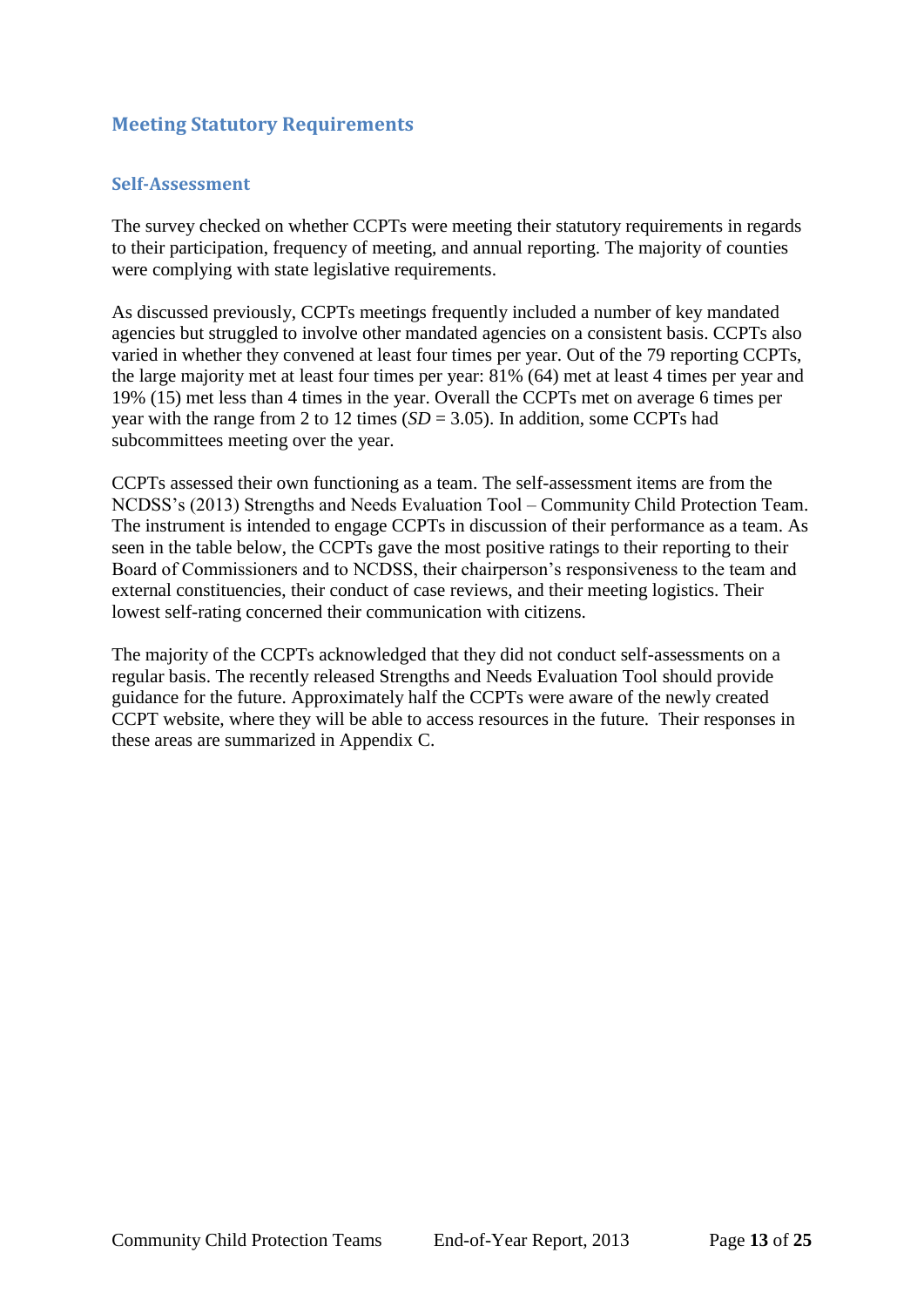|    | rubic 1. och 1 belj modsoment of<br>$1 \text{ cm}$ anti-compart $-1$<br><b>Self-Assessment Areas</b>                                                                                                                                                                                                | <b>Number of</b><br><b>Responding</b><br><b>Counties</b> | <b>Mean</b> | <b>Median</b>  |
|----|-----------------------------------------------------------------------------------------------------------------------------------------------------------------------------------------------------------------------------------------------------------------------------------------------------|----------------------------------------------------------|-------------|----------------|
| 1. | Chairperson is an experienced child advocate,<br>facilitator, supervisor/manager and has<br>demonstrated the ability to bring about positive<br>change and has attended the Chairperson training.                                                                                                   | 72                                                       | 1.39        | 1              |
| 2. | Reports are submitted timely with well-developed<br>recommendations, Chairperson change is reported<br>to NCDSS, minutes of meetings are maintained<br>and sent to all members, members are aware of<br>procedure for identifying cases to be reviewed.                                             | 67                                                       | 1.70        | $\overline{2}$ |
| 3. | Team meets at a time convenient for most<br>members, location assures confidentiality,<br>meetings are held more frequently than quarterly.<br>At least 65% of mandated members attend all<br>meetings.                                                                                             | 72                                                       | 1.53        | $\overline{2}$ |
|    | 4. Cases reviewed reflect a gap or deficiency in a<br>community service or resource needed for child<br>well-being; all members contribute to the case<br>review by bringing information from their agency<br>as appropriate, participating in developing<br>strategies for changing the condition. | 69                                                       | 1.68        | $\overline{2}$ |
|    | 5. Reports received timely with well-constructed<br>recommendations, list of team accomplishments,<br>proactive prevention plan, clearly stated logistical<br>data.                                                                                                                                 | 61                                                       | 1.82        | $\overline{2}$ |
| 6. | Team plan for communication exchange with<br>citizens is realistic, has a stated outcome, made<br>available to all citizens, uses available media to<br>facilitate communication.                                                                                                                   | 72                                                       | .96         | 1              |
| 7. | Self assessment shows few or no internal control<br>weaknesses in areas of attendance, processing of<br>case reviews, diversity, developing strategies, task<br>assignments or other critical matters.                                                                                              | 68                                                       | 1.47        | 1.5            |

# <span id="page-23-0"></span>*Table 4: CCPT Self-Assessment of Team Functioning***,** *N* **= 79**

*Note.* High functioning is scored 2, moderate functioning is scored 1, and low functioning is scored 0.

In addition, CCPTs were asked to "select the rating that best reflects your team's perception of the CCPT importance to the community and to the welfare of all children." As seen in the figure below, 85.5% (65) of the 76 responding counties rated the importance as *very important* or *important.* Nearly 12% (9) gave a rating of *moderately important,* and only two CCPTs said *little or no importance.*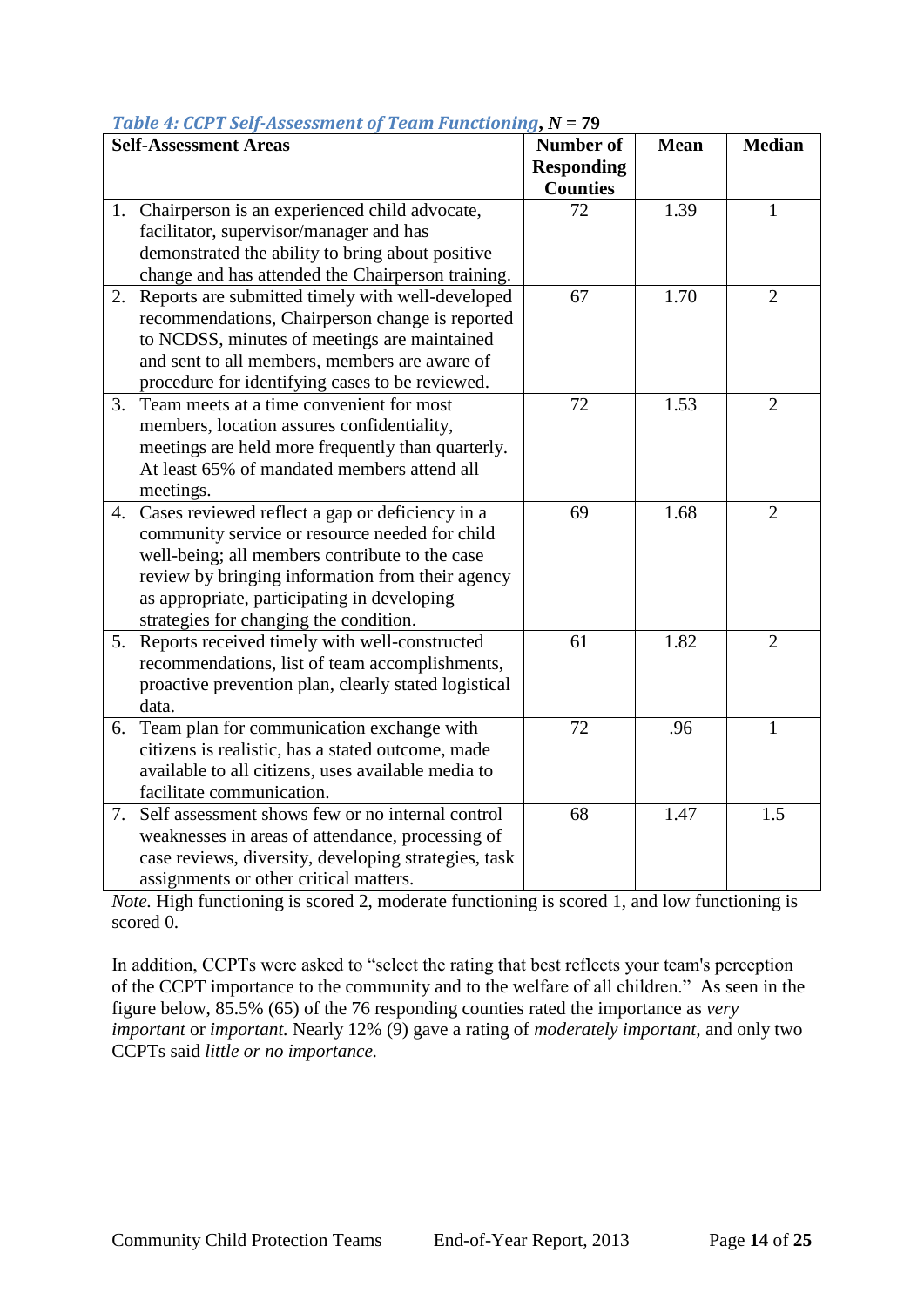

Please select the rating that best reflects your team's perception of the CCPT importance to the community and to the welfare of all children:

*Note.* Data are missing from 3 of the 79 CCPTs.

#### <span id="page-24-1"></span>Figure 3: CCPTs' Importance to Community and Children

In their reasons for the lower self-ratings on importance, the CCPT respondents wrote of the need for "rejuvenation" of their team, changeover in the chairperson, irregular participation from agencies such as schools and mental health, and the same individuals serving on multiple local committees that might better be combined into one. Another issue identified was that unlike the Child Fatality Prevention Teams, CCPTs lacked funding, with the result that they found it difficult to make the team "more visible in the community and engage members and the community on a larger scale." Another survey reporter pointed to problems with the term CCPT itself: "If Citizen Review Panels are what we are suppose[d] to have, that is what we should call it - it is confusing to have to disclose that we are ccpt and we serve as the crp/ none of which the public understands."

#### <span id="page-24-0"></span>**Supports for CCPTs**

At the end of the survey, CCPTs were asked what further assistance from NCDSS would assist them and their communities. As seen in the table below, the teams especially wanted training beyond case reviews so that they could become more active in their communities, support meaningful parent involvement, and use the media effectively to highlight their work. In keeping with CQI, they wanted to be able to use information to identify gaps in local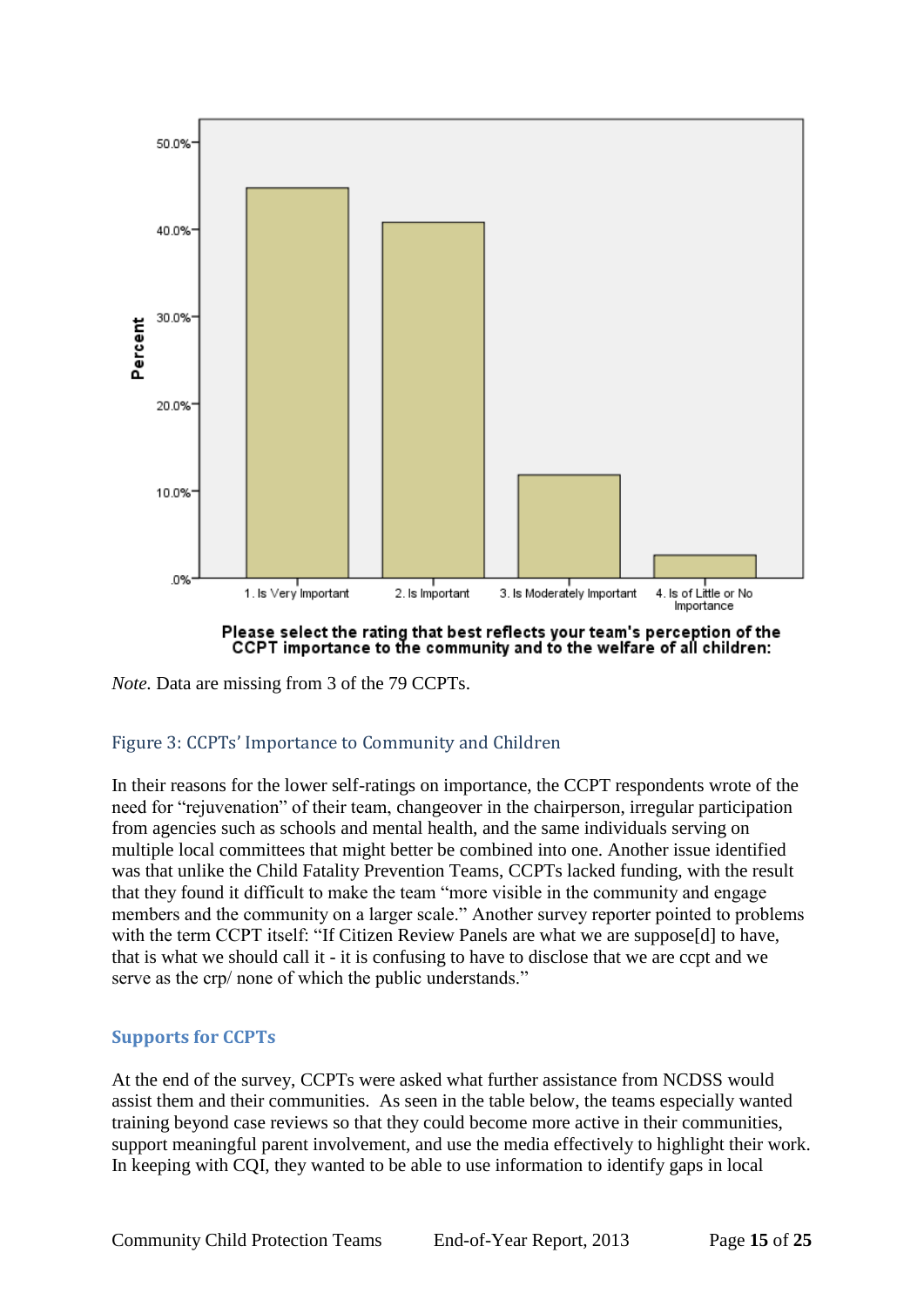services. Networking was important to them, and they were looking for means of connecting with other CCPTs and sharing resources. An updated CCPT manual was also seen as beneficial.

<span id="page-25-1"></span>

|           | <b>Supports</b>                                                                                              | <b>Number</b> | <b>Mean</b> |
|-----------|--------------------------------------------------------------------------------------------------------------|---------------|-------------|
| 1.        | Training on how teams can become more active in the community                                                | 71            | 1.51        |
|           | and not just meet to review cases                                                                            |               |             |
| 2.        | <b>Updated CCPT Manual</b>                                                                                   | 73            | 1.48        |
| $\beta$ . | Information on how local gaps in services can be addressed                                                   | 69            | 1.45        |
|           | beyond what the local team has already done                                                                  |               |             |
| 4.        | Training on promoting and supporting meaningful parent                                                       | 70            | 1.43        |
|           | engagement and leadership                                                                                    |               |             |
| 5.        | Media releases that can be personalized by local teams that speak                                            | 69            | 1.42        |
|           | to the importance and work of community panels, success stories,                                             |               |             |
|           | statistic-specific visual aids and other associated materials.                                               |               |             |
| 6.        | CCPT ListServ where members can seek the advice of others for                                                | 68            | 1.42        |
|           | training, engagement & motivation, fatality reviews, etc.                                                    |               |             |
| 7.        | Assistance to develop resources in rural counties                                                            | 69            | 1.38        |
| 8.        | Training on state policy changes                                                                             | 70            | 1.36        |
| 9.        | Webinars re information updates, training, child wellness reports,                                           | 69            | 1.33        |
|           | etc.                                                                                                         |               |             |
|           | 10. Hold annual NC CCPT meeting with planning and sharing                                                    | 69            | 1.29        |
|           | sessions, a refresher training on CCPT policy and purpose, and                                               |               |             |
|           | legislative issues.                                                                                          |               |             |
|           | 11. Reduced time lines for the scheduling of Fatality Reviews and<br>receipt of the post-review State report | 67            | 1.18        |
|           | 12. Addressing the length of time it takes to complete out-of-state                                          | 69            | 1.04        |
|           | placements (ICPC cases)                                                                                      |               |             |
|           | 13. Training on crime scene investigations                                                                   | 68            | .93         |
|           | 14. Training on how to read / understand autopsy reports                                                     | 66            | .91         |
|           | 15. Hold regional CCPT meetings (quarterly)                                                                  | 69            | .83         |
|           |                                                                                                              |               |             |

*Note.* Very Important = 2, Important = 1, Not Important =  $0$ 

# <span id="page-25-0"></span>**Action Step Taken**

• This year, NCDSS created a website that overviews the role of CCPTs and provides informational resources, including the CCPT annual report.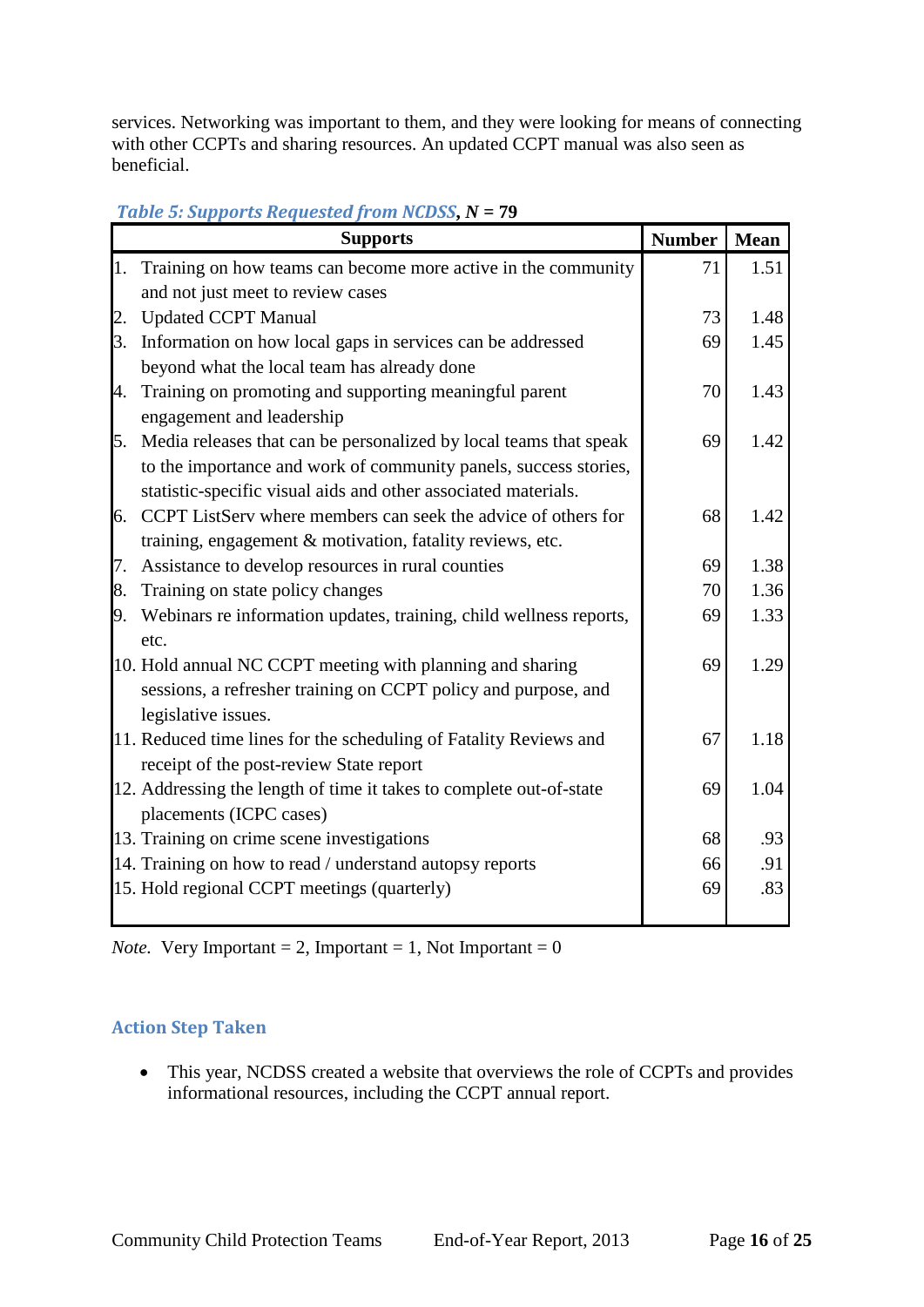#### <span id="page-26-0"></span>**Recommendations**

- NCDSS ensure training to CCPTs on their role and functioning.
- CCPTs develop a consistent plan to share themes and recommendations from the annual report with their local communities.

# <span id="page-26-1"></span>**Strategic Planning**

When the accomplishments of the CCPTs are taken as a whole, North Carolina far exceeds federal expectations for citizen review panels (CRPs). Federal legislation stipulates three CRPs while North Carolina has 100 CCPTs with extensive community involvement. In addition to case reviews, the CCPTs hold events to raise public awareness of the need for preventing child maltreatment. This year, 60 of the 79 counties hosted child abuse prevention April activities. Other common events were community forums and presentations, healthy parenting education, joint training across the child welfare disciplines, and school curriculum, programs, and presentations. For a listing of the primary prevention activities and the CCPT ratings of their importance, see Appendix D.

The CCPTs recognized that to fulfill their responsibilities and to have a beneficial impact on their communities, they needed to better engage their communities, support family and youth leadership, and use the media effectively. The online surveys also point to the desire of CCPTs to connect more closely with other teams. In particular, they wanted to share their expertise with other CCPTs and learn from the experience of others, and they wanted more state-level strategic planning and resources to support their efforts.

#### <span id="page-26-2"></span>**Action Step Taken**

The CCPT Advisory Board identified the need and resources for strategic planning.

#### <span id="page-26-3"></span>**Recommendation**

• The CCPT Advisory Board conduct strategic planning on CCPTs, in particular, regarding their mission, vision, and directions.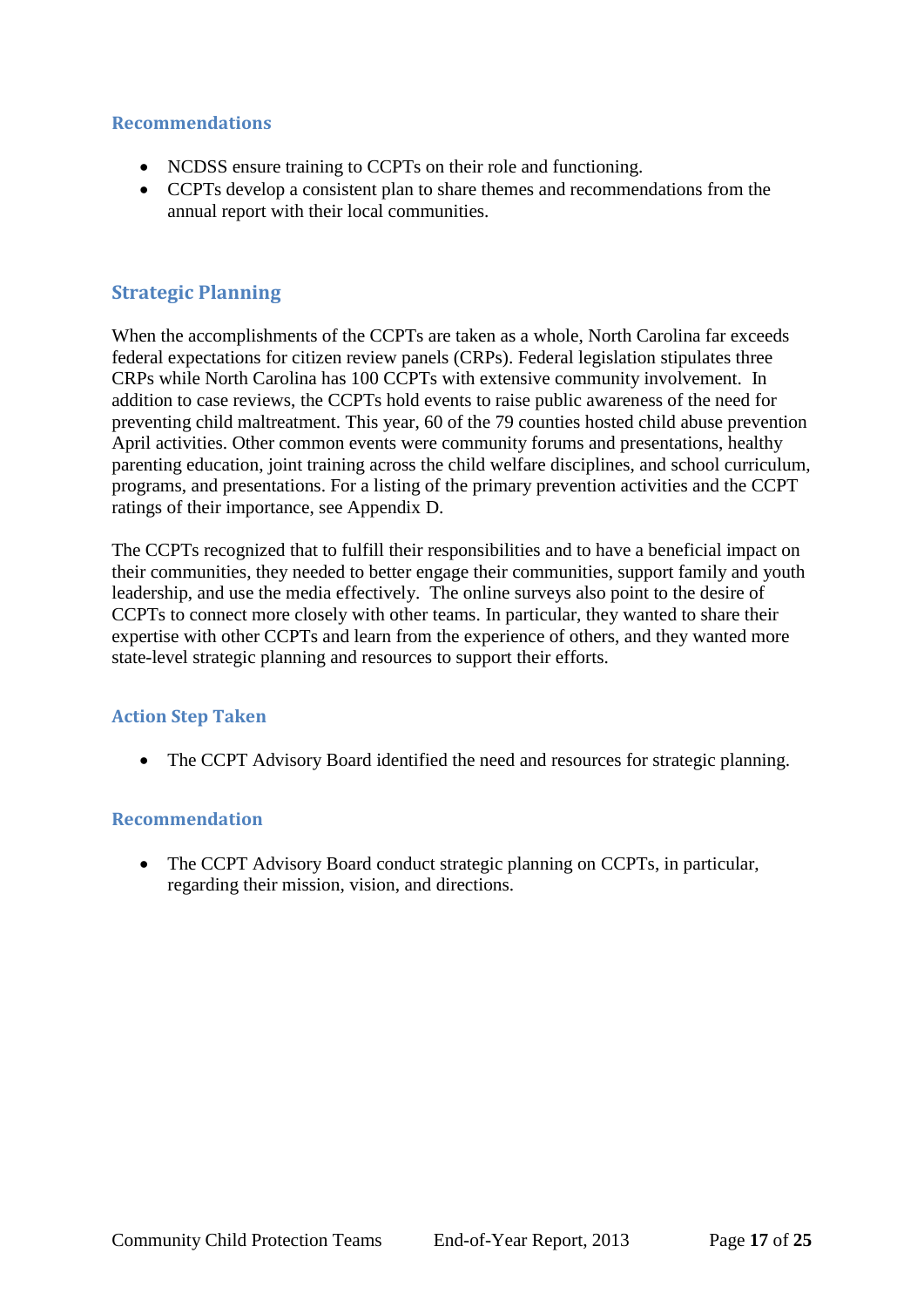# <span id="page-27-0"></span>**References**

- Antle, B. F., Christensen, D. N., Van Zyl, M. A., & Barbee, A. P. (2012). The impact of the Solution Based Casework (SBC) practice model on federal outcomes in public child welfare. *Child Abuse &Neglect, 36,* 342– 353. doi:10.1016/j.chiabu.2011.10.009
- Bryan, V., Jones, B., & Lawson, E. (2010). Key features of effective citizen-state child welfare partnerships: Findings from a national study of citizen review panels. *Child and Youth Services Review, 32,* 595-603. doi:10.1016/j.childyouth.2009.12.006
- Clay, C., Amodeo, M., & Collins, M. E. (2010). Youth as partners in curriculum development and training delivery: Roles, challenges, benefits, and recommendations. *Families in Society, 91*(2), 135-141. doi:10.1606/1044-3894.3971
- Duncan, D. F., Kum, H. C., Flair, K. A., Stewart, C. J., Vaughn, J., Bauer, R., & Reese, J. (2014). Management Assistance for Child Welfare, Work First, and Food & Nutrition Services in North Carolina (vol. 3.1). Retrieved from University of North Carolina at Chapel Hill, Jordan Institute for Families website,<http://ssw.unc.edu/ma/>
- FRIENDS National Resource Center for Community-Based Child Abuse Prevention. (2010). *Meaningful parent leadership: A guide for success.* Chapel Hill, NC: Author.
- North Carolina Division of Social Services. (2013). *Strengths and Needs Evaluation Tool – Community Child Protection Teams.* Retrieved from http://www.ncdhhs.gov/dss/ccpt/docs/StrengthsandNeeds\_Functioning\_Tool\_10- 2013.pdf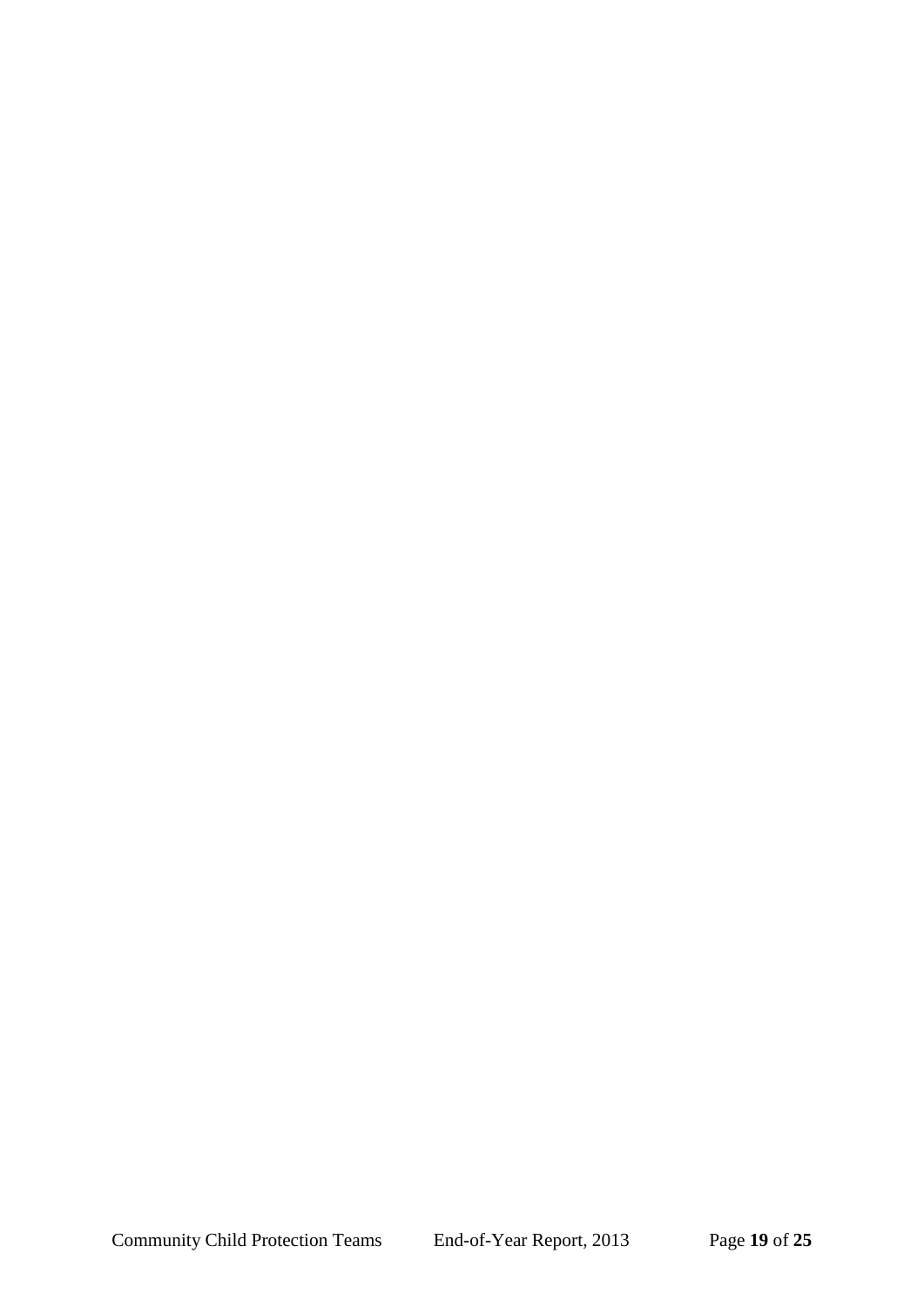# <span id="page-29-0"></span>**Appendices**

| Appendix A: Local CCPT Teams Submitting Survey |                           |  |  |  |
|------------------------------------------------|---------------------------|--|--|--|
| <b>Alamance County</b>                         | <b>Iredell County</b>     |  |  |  |
| <b>Alexander County</b>                        | <b>Jackson County</b>     |  |  |  |
| <b>Alleghany County</b>                        | <b>Johnston County</b>    |  |  |  |
| <b>Anson County</b>                            | Lenoir County             |  |  |  |
| Ashe County                                    | <b>Lincoln County</b>     |  |  |  |
| <b>Avery County</b>                            | <b>Macon County</b>       |  |  |  |
| <b>Beaufort County</b>                         | <b>Madison County</b>     |  |  |  |
| <b>Brunswick County</b>                        | <b>Martin County</b>      |  |  |  |
| <b>Buncombe County</b>                         | Mecklenburg County        |  |  |  |
| <b>Burke County</b>                            | Mitchell County           |  |  |  |
| <b>Caldwell County</b>                         | Moore County              |  |  |  |
| <b>Camden County</b>                           | <b>Nash County</b>        |  |  |  |
| <b>Caswell County</b>                          | <b>New Hanover County</b> |  |  |  |
| Catawba County                                 | Northampton County        |  |  |  |
| <b>Chatham County</b>                          | <b>Onslow County</b>      |  |  |  |
| <b>Cherokee County</b>                         | <b>Orange County</b>      |  |  |  |
| Chowan County                                  | Pasquotank County         |  |  |  |
| Clay County                                    | Pender County             |  |  |  |
| <b>Cleveland County</b>                        | <b>Pitt County</b>        |  |  |  |
| <b>Columbus County</b>                         | Polk County               |  |  |  |
| <b>Craven County</b>                           | <b>Randolph County</b>    |  |  |  |
| <b>Cumberland County</b>                       | <b>Richmond County</b>    |  |  |  |
| Currituck County                               | Robeson County            |  |  |  |
| Dare County                                    | Rockingham County         |  |  |  |
| Davidson County                                | <b>Rowan County</b>       |  |  |  |
| Davie County                                   | <b>Rutherford County</b>  |  |  |  |
| Duplin County                                  | Sampson County            |  |  |  |
| Durham County                                  | <b>Scotland County</b>    |  |  |  |
| <b>Edgecombe County</b>                        | <b>Stanly County</b>      |  |  |  |
| <b>Franklin County</b>                         | <b>Stokes County</b>      |  |  |  |
| <b>Gaston County</b>                           | <b>Surry County</b>       |  |  |  |
| <b>Gates County</b>                            | <b>Vance County</b>       |  |  |  |
| <b>Granville County</b>                        | <b>Wake County</b>        |  |  |  |
| <b>Guilford County</b>                         | <b>Warren County</b>      |  |  |  |
| <b>Halifax County</b>                          | <b>Washington County</b>  |  |  |  |
| <b>Harnett County</b>                          | Watauga County            |  |  |  |
| Haywood County                                 | <b>Wilkes County</b>      |  |  |  |
| <b>Henderson County</b>                        | <b>Wilson County</b>      |  |  |  |
| <b>Hertford County</b>                         | <b>Yadkin County</b>      |  |  |  |
| <b>Hoke County</b>                             | <b>Yancey County</b>      |  |  |  |
| <b>Hyde County</b>                             |                           |  |  |  |

# <span id="page-29-1"></span>**Appendix A: Local CCPT Teams Submitting Survey**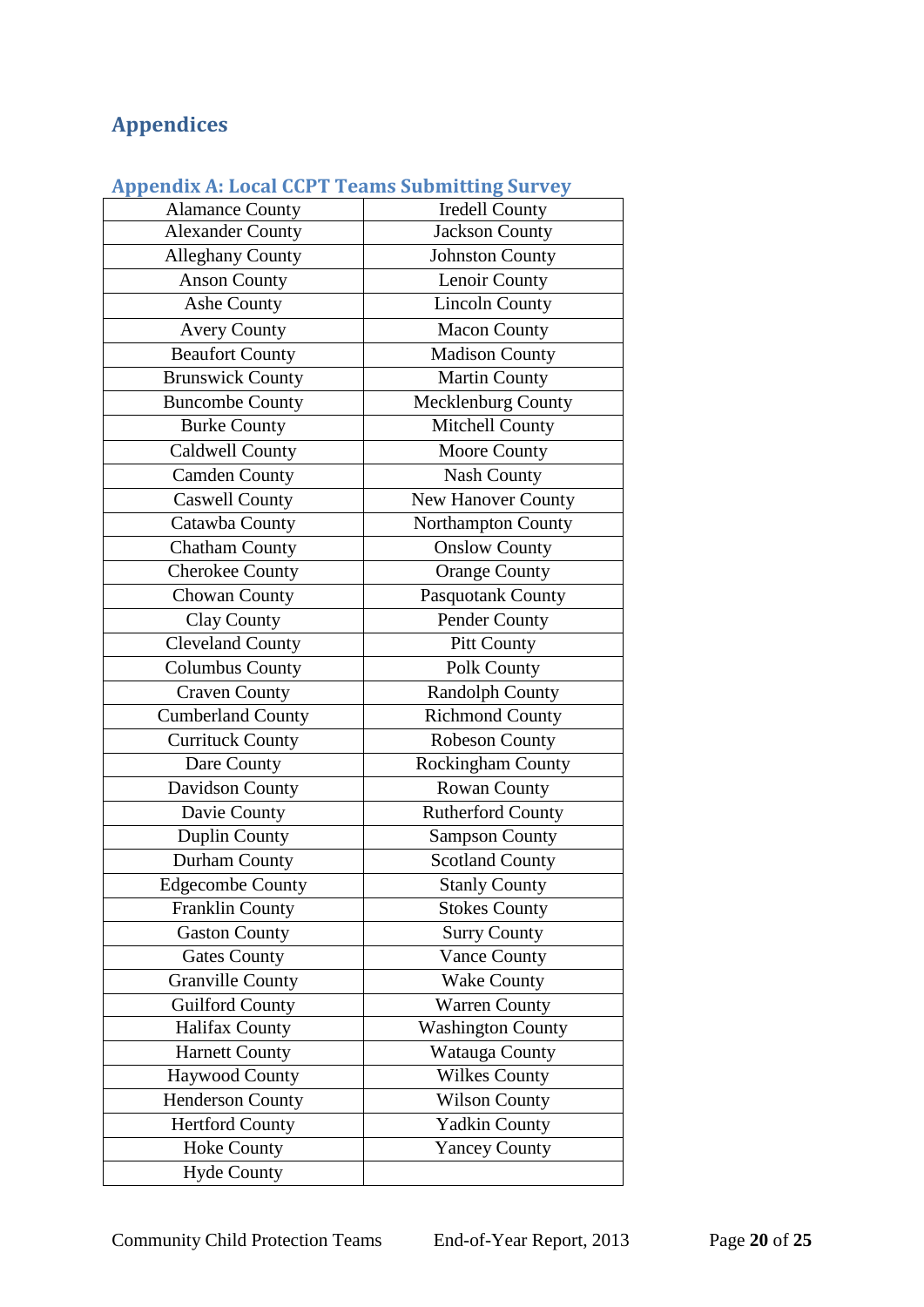# <span id="page-30-0"></span>**Appendix B: Number of Reviewed Cases for Which a Child Protection Factor Was Significant**

|    | <b>Significant Child Protection Factor</b>                               | # of Cases     |
|----|--------------------------------------------------------------------------|----------------|
| 1. | <b>Substance Abuse-Involved Families</b>                                 | 349            |
| 2. | Domestic Violence in Families                                            | 261            |
|    | 3. No mandated services for domestic violence perpetrators               | 18             |
|    | 4. Improper discipline of children                                       | 47             |
|    | 5. inappropriate supervision of children                                 | 348            |
|    | 6. Lack of consistent, accessible, effective mental health services to   | 345            |
|    | diagnose & treat needs                                                   |                |
|    | 7. Child sexual abuse                                                    | 142            |
|    | 8. Child-on-child sexual abuse                                           | 44             |
| 9. | Multiple out-of-home placements                                          | 103            |
|    | 10. Multiple DSS agencies involved over the course of the child's        | 204            |
|    | lifetime                                                                 |                |
|    | 11. Insufficient services in rural areas                                 | 60             |
|    | 12. "New" substance abuse usage by Teens (i.e. Bath Salts,               | 13             |
|    | Prescription Drugs, etc.)                                                |                |
|    | 13. "New" substance abuse usage by Parents (i.e. Bath Salts,             | 138            |
|    | Prescription Drugs, etc.)                                                |                |
|    | 14. Lack of psychological testing/mental health services for the family  | 288            |
|    | 15. Limited family support                                               | 232            |
|    | 16. Limited private insurance coverage for non-Medicaid cases            | 31             |
|    | 17. Immigration status                                                   | 17             |
|    | 18. Parent(s) employment status (un- or under-employed)                  | 210            |
|    | 19. Reliable transportation (own)                                        | 127            |
|    | 20. Appropriate public transportation (time, routes, cost, etc.)         | 43             |
|    | 21. Safe / stable housing                                                | 77             |
|    | 22. Multiple placements in group homes                                   | 17             |
|    | 23. Lack of out-of-home placement options                                | 22             |
|    | 24. Lack of or delayed reporting/addressing of CAN                       | 12             |
|    | 25. Lack of or delayed reorting/addressing of CAN for non-caretaker      | 3              |
|    | abuse issues                                                             |                |
|    | 26. Lack of quality, affordable, child care                              | 48             |
|    | 27. Lack of consistent, effective law enforcement investigation of child | $\overline{4}$ |
|    | fatalities                                                               |                |
|    | 28. Lack of consistent, stronger communication/training between ME       | 4              |
|    | and Law Enforcement                                                      |                |
|    | 29. Children ordered into DSS custody when there are no abuse/neglect    | 9              |
|    | issues                                                                   |                |
|    | 30. Teen motor vehicle accidents and serious injuries                    | 5              |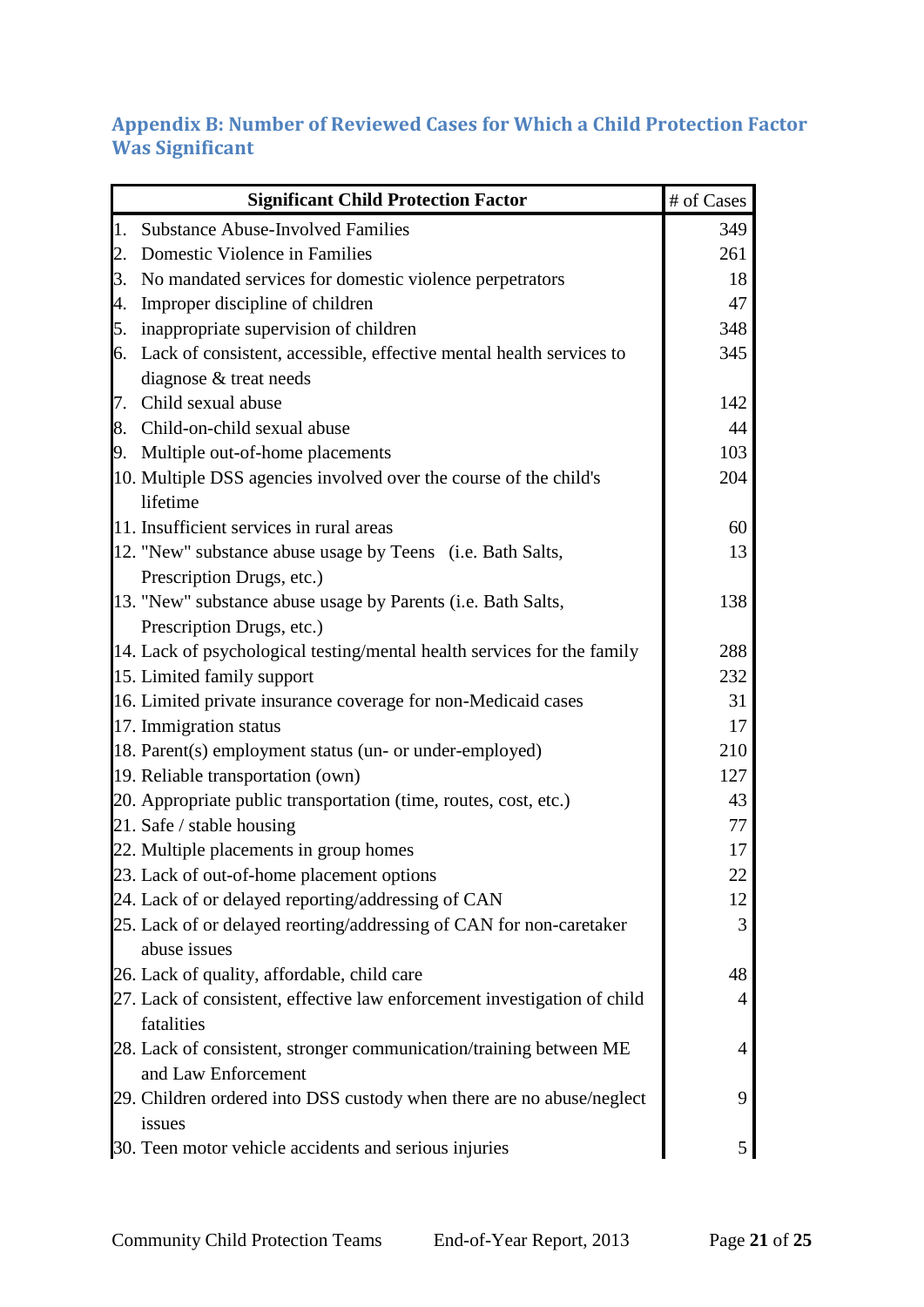| 31. Extreme child custody issues impacting children and their safety  | 19 |
|-----------------------------------------------------------------------|----|
| (mental and physical)                                                 |    |
| 32. Human trafficking                                                 |    |
| 33. Internet Safety / Cyber-bullying                                  |    |
| 34. Teen suicide/ suicide threats and or attempts                     | 17 |
| 35. Child support issues and enforcement                              |    |
| 36. "Invisible children" (i.e. Transiency, Home-Schooling, Isolation, |    |
| $etc.$ )                                                              |    |
| 37. Bullying                                                          |    |
| 38. Military-connected                                                | 12 |
| 39. Gang-related issues                                               |    |
| 40. OTHER                                                             | 58 |
|                                                                       |    |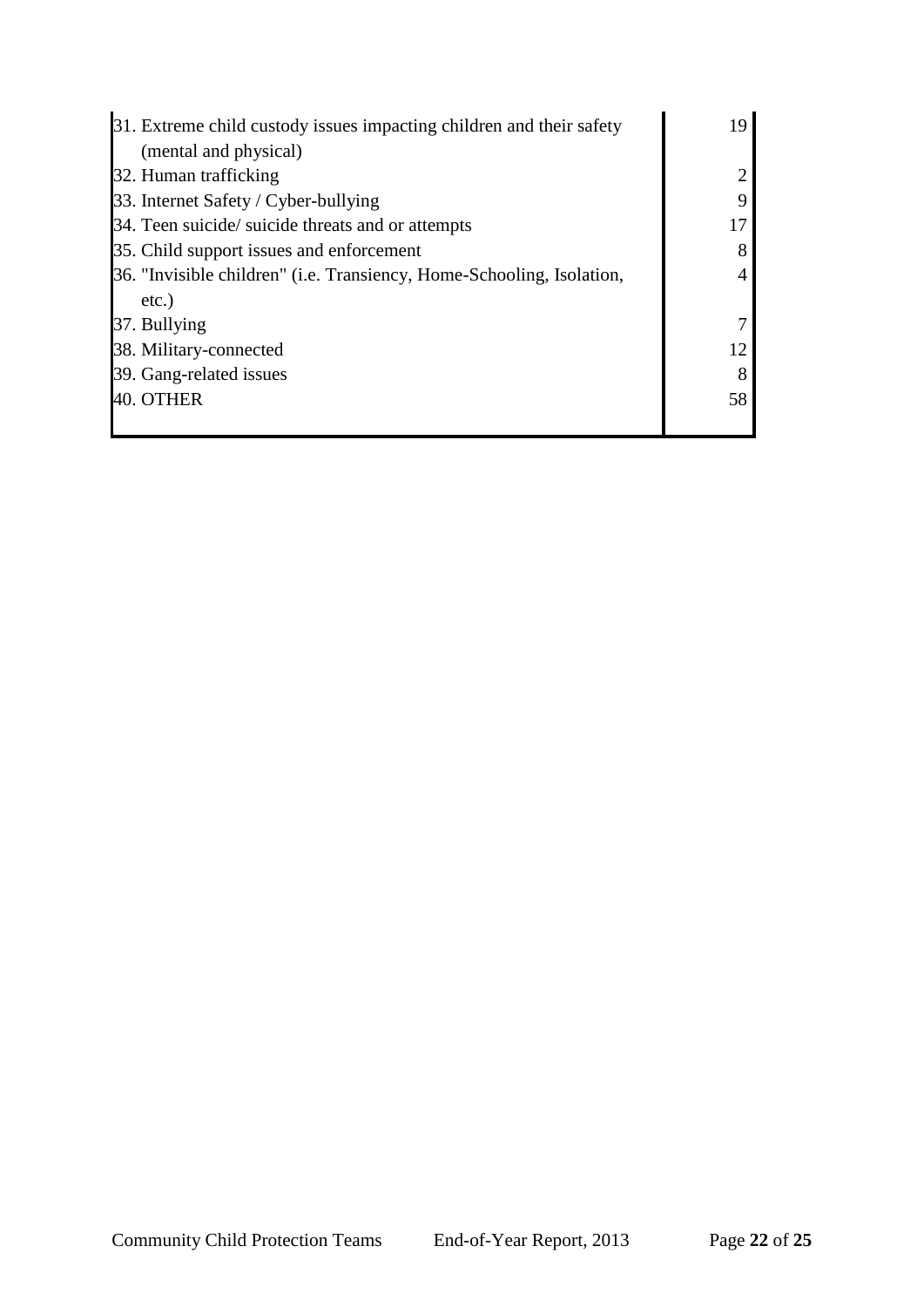# <span id="page-32-0"></span>**Appendix C: Self-Assessments by CCPTs**

|         |                |           |         | Valid   | Cumulative |
|---------|----------------|-----------|---------|---------|------------|
|         |                | Frequency | Percent | Percent | Percent    |
| Valid   | Yes            | 20        | 25.3    | 26.7    | 26.7       |
|         | N <sub>o</sub> | 50        | 63.3    | 66.7    | 93.3       |
|         | Uncertain      | 5         | 6.3     | 6.7     | 100.0      |
|         | Total          | 75        | 94.9    | 100.0   |            |
| Missing | System         | 4         | 5.1     |         |            |
| Total   |                | 79        | 100.0   |         |            |

*1. Does your Team conduct self-assessments on a regular basis?*

| 3. Did you use the recently released form "DSS Strengths and Needs" |  |
|---------------------------------------------------------------------|--|
| Evaluation Tool – CCPT? To score your work?                         |  |

|                |           |           |         | Valid   | Cumulative |
|----------------|-----------|-----------|---------|---------|------------|
|                |           | Frequency | Percent | Percent | Percent    |
| Valid          | Yes       | 12        | 15.2    | 15.8    | 15.8       |
|                | No        | 61        | 77.2    | 80.3    | 96.1       |
|                | Uncertain | 3         | 3.8     | 3.9     | 100.0      |
|                | Total     | 76        | 96.2    | 100.0   |            |
| Missing System |           | 3         | 3.8     |         |            |
| Total          |           | 79        | 100.0   |         |            |

Note: Tool available at **www.**ncdhhs.gov/dss/ccpt/

# *3. Were you aware of the CCPT Website?*

|                |           |                |         | Valid   | Cumulative |
|----------------|-----------|----------------|---------|---------|------------|
|                |           | Frequency      | Percent | Percent | Percent    |
| Valid          | Yes       | 41             | 51.9    | 53.9    | 53.9       |
|                | No        | 33             | 41.8    | 43.4    | 97.4       |
|                | Uncertain | $\overline{2}$ | 2.5     | 2.6     | 100.0      |
|                | Total     | 76             | 96.2    | 100.0   |            |
| Missing System |           | 3              | 3.8     |         |            |
| Total          |           | 79             | 100.0   |         |            |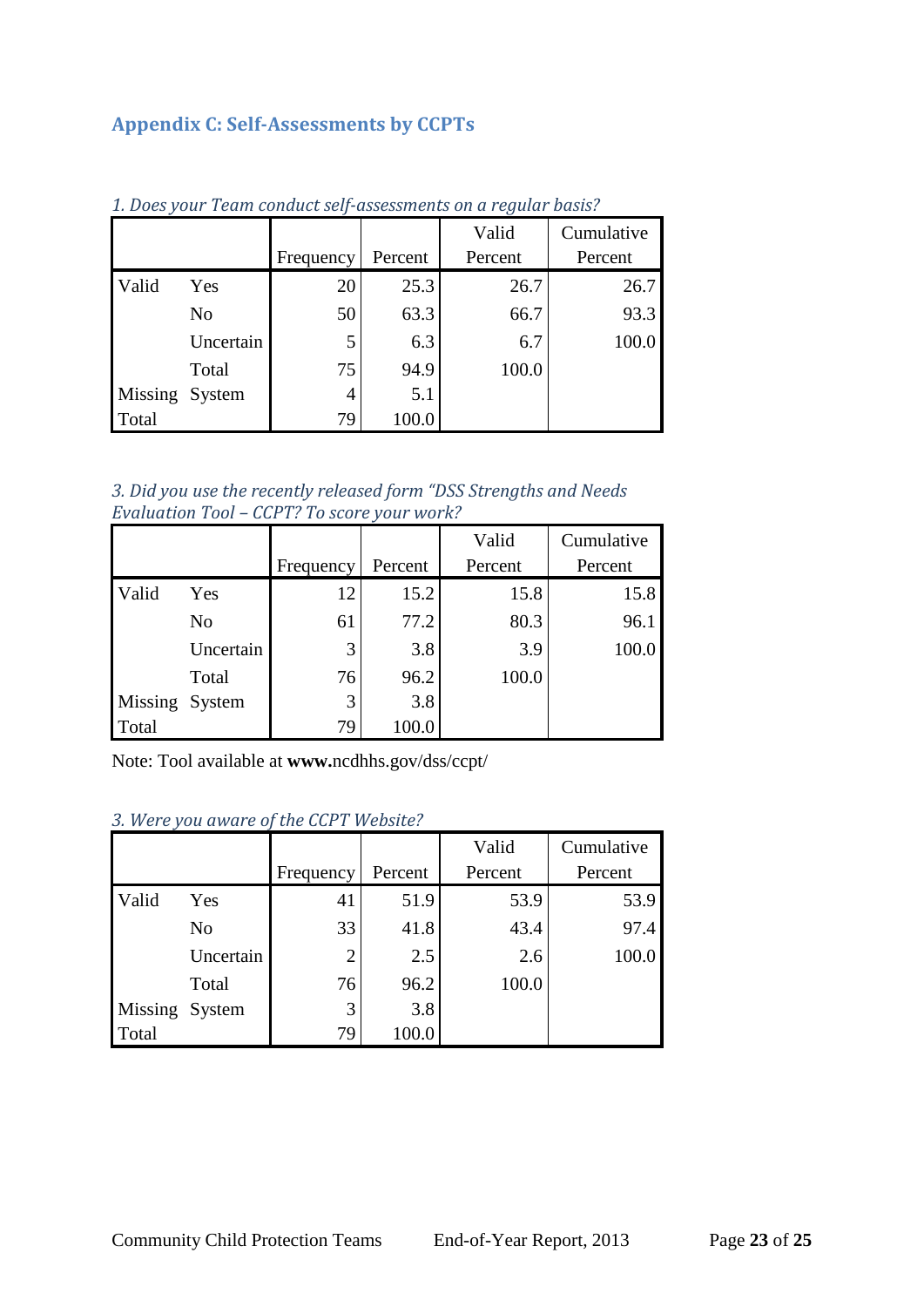|                |           |           |         | Valid   | Cumulative |
|----------------|-----------|-----------|---------|---------|------------|
|                |           | Frequency | Percent | Percent | Percent    |
| Valid          | Yes       | 7         | 8.9     | 9.2     | 9.2        |
|                | No        | 64        | 81.0    | 84.2    | 93.4       |
|                | Uncertain | 5         | 6.3     | 6.6     | 100.0      |
|                | Total     | 76        | 96.2    | 100.0   |            |
| Missing System |           | 3         | 3.8     |         |            |
| Total          |           | 79        | 100.0   |         |            |

*4. Does your team use any other type of evaluation tool?*

*5. Does your team have a Mission Statement?*

|                |           |                |         | Valid   | Cumulative |
|----------------|-----------|----------------|---------|---------|------------|
|                |           | Frequency      | Percent | Percent | Percent    |
| Valid          | Yes       | 19             | 24.1    | 25.3    | 25.3       |
|                | No        | 47             | 59.5    | 62.7    | 88.0       |
|                | Uncertain | 9              | 11.4    | 12.0    | 100.0      |
|                | Total     | 75             | 94.9    | 100.0   |            |
| Missing System |           | $\overline{4}$ | 5.1     |         |            |
| Total          |           | 79             | 100.0   |         |            |